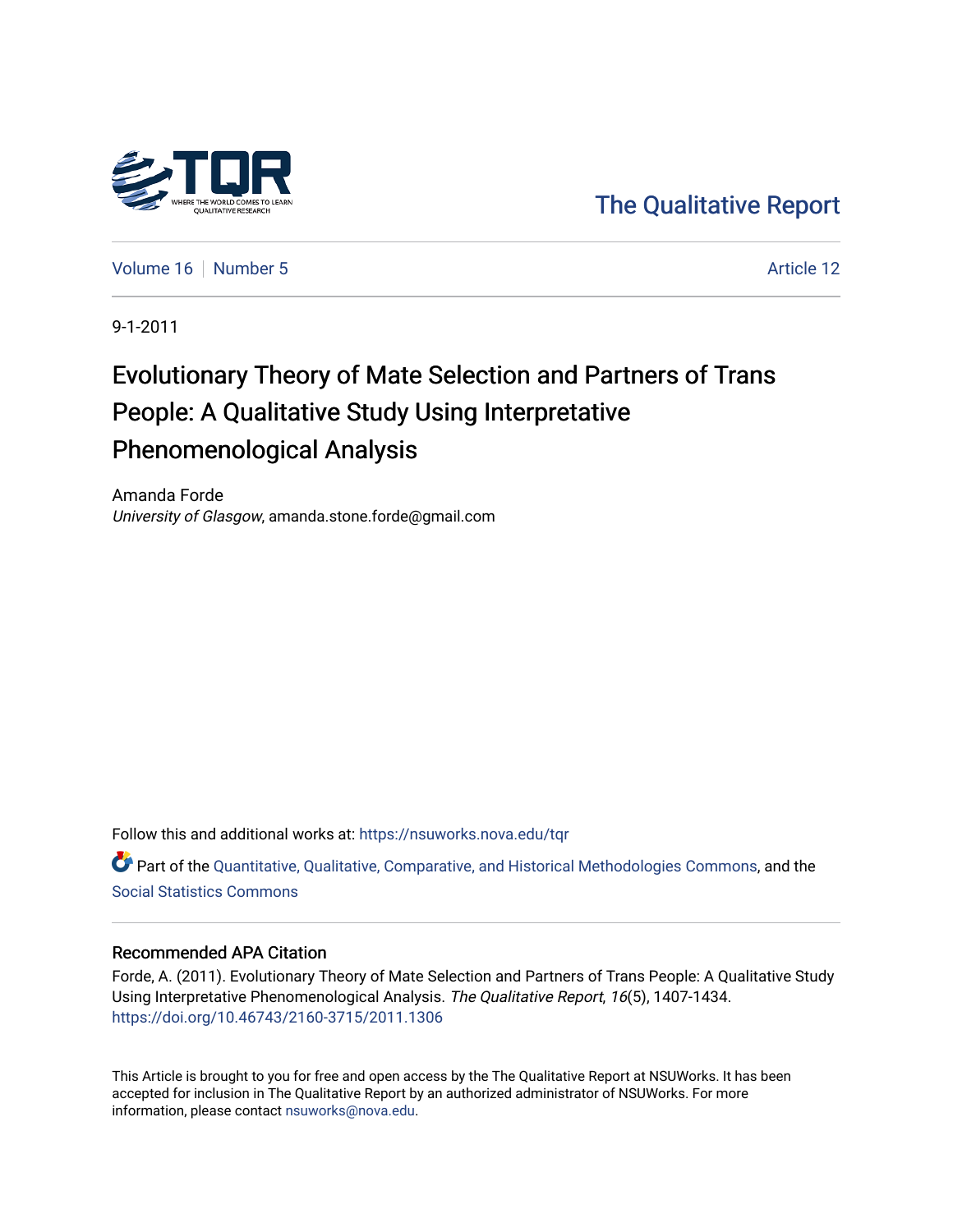# **Qualitative Research Graduate Certificate** Indulge in Culture Exclusively Online . 18 Credits



**LEARN MORE** 

# Evolutionary Theory of Mate Selection and Partners of Trans People: A Qualitative Study Using Interpretative Phenomenological Analysis

# Abstract

Despite much research into mate selection, non-heterosexual populations are often only included for comparison purposes, while trans people and their partners are overlooked. This study attempts to address this using qualitative methodology to explore the mate selection of the partners of trans people. Six participants were recruited from online communities and interviewed via instant messaging, the results were then analysed using Interpretative Phenomenological Analysis. The author organised the results into four themes. Theme one: Identities/relationships which defy categorisation, Theme Two: Attractive traits and mate selection, Theme Three: Impact of past romantic relationships, other relationships and life changes and Theme Four: The self as a source of strength. These results challenge the traditional conclusions of mate selection studies, emphasising the need for more qualitative research.

# Keywords

Mate Selection, Evolutionary Psychology, Sexual Identity, Transgender, Relationships, Interpretative Phenomenological Analysis

# Creative Commons License



This work is licensed under a [Creative Commons Attribution-Noncommercial-Share Alike 4.0 License](https://creativecommons.org/licenses/by-nc-sa/4.0/).

# Acknowledgements

This research was conducted as part fulfilment of requirements for MSc Psychological Studies, University of Glasgow.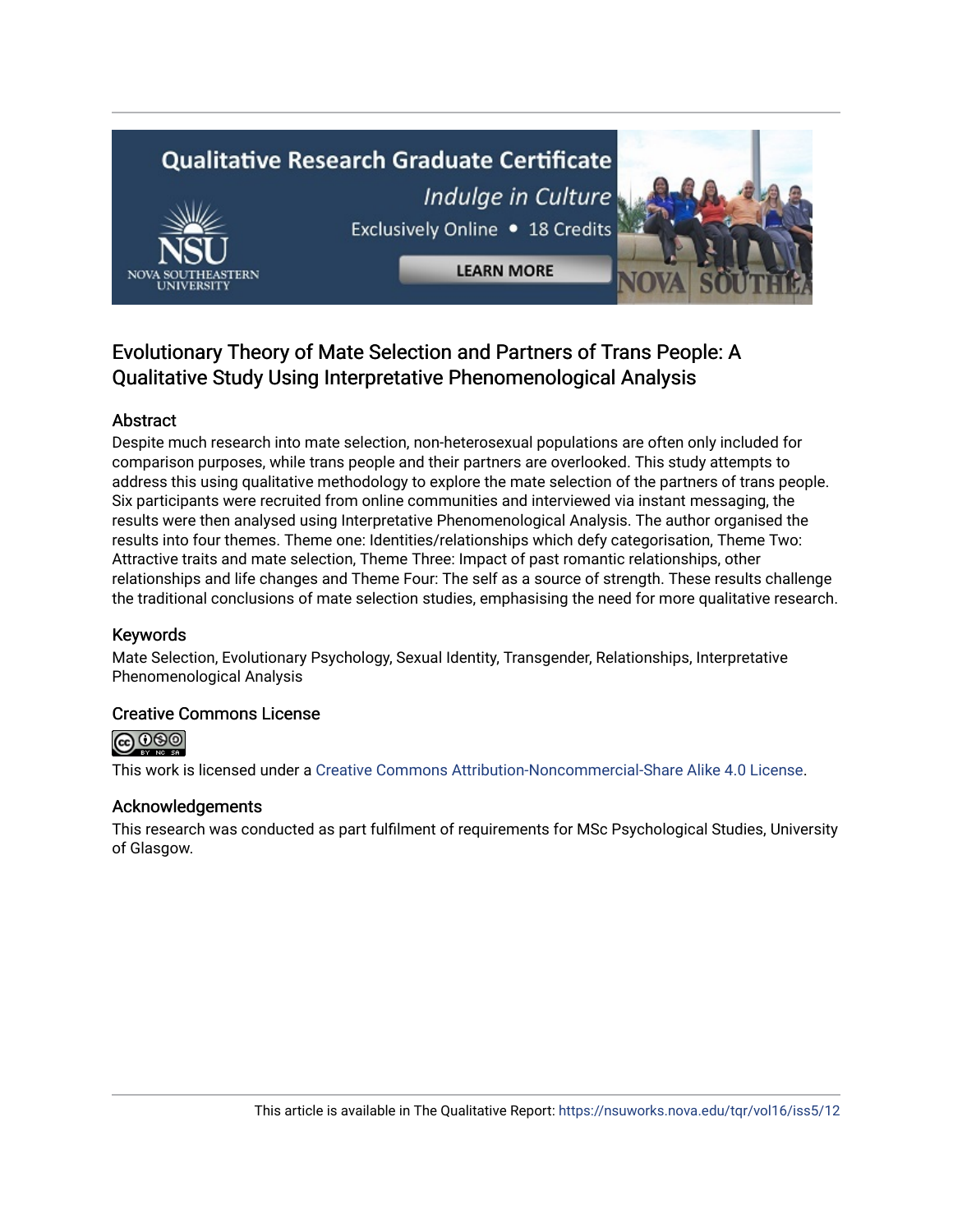# **Evolutionary Theory of Mate Selection and Partners of Trans People: A Qualitative Study Using Interpretative Phenomenological Analysis**

Amanda Forde University of Glasgow, Scotland, UK

*Despite much research into mate selection, non-heterosexual populations are often only included for comparison purposes, while trans people and their partners are overlooked. This study attempts to address this using qualitative methodology to explore the mate selection of the partners of trans people. Six participants were recruited from online communities and interviewed via instant messaging, the results were then analysed using Interpretative Phenomenological Analysis. The author organised the results into four themes. Theme one: Identities/relationships which defy categorisation, Theme Two: Attractive traits and mate selection, Theme Three: Impact of past romantic relationships, other relationships and life changes and Theme Four: The self as a source of strength. These results challenge the traditional conclusions of mate selection studies, emphasising the need for more qualitative research. Key Words: Mate Selection, Evolutionary Psychology, Sexual Identity, Transgender, Relationships, Interpretative Phenomenological Analysis.* 

The present study focuses on the mate selection behaviour of six people who are each in a relationship with a trans person, examining whether mate selection theory accounts for their behaviour and also investigating the experience of choosing a partner who is trans. It is important however, to understand what the theory of mate selection is, how it has been studied and what the flaws are in the extant literature. This introduction will attempt to provide relevant background material before moving on to introduce the research questions.

The evolutionary theory of mate selection is a fascinating attempt to explain attraction. From Darwin's 1871 theory of sexual selection, all the way up to Wood and Brumbaugh's (2009) study on mate preferences published a couple of years ago , aspects of this theory have intrigued psychologists and other scientists for hundreds of years. In the theory of sexual selection, adaptive characteristics are thought to include the ability to choose a mate capable of effective reproduction, thus ensuring the survival of offspring long enough for them to also reproduce and so pass on the genotype (Buss & Barnes, 1986).

Males and females typically have differing levels of parental investment, leading to different reproductive strategies being most effective. This has led to a multitude of studies into whether men and women demonstrate different mate selection behaviour. Both older papers and recent research in this area tend to support the sex differences found by Buss and Barnes (1986) – that men have a stronger preference for attractive mates than women and that women value good earning potential and education more than men do, as well as women's preference for taller men (De Sousa Campos, Otta, & de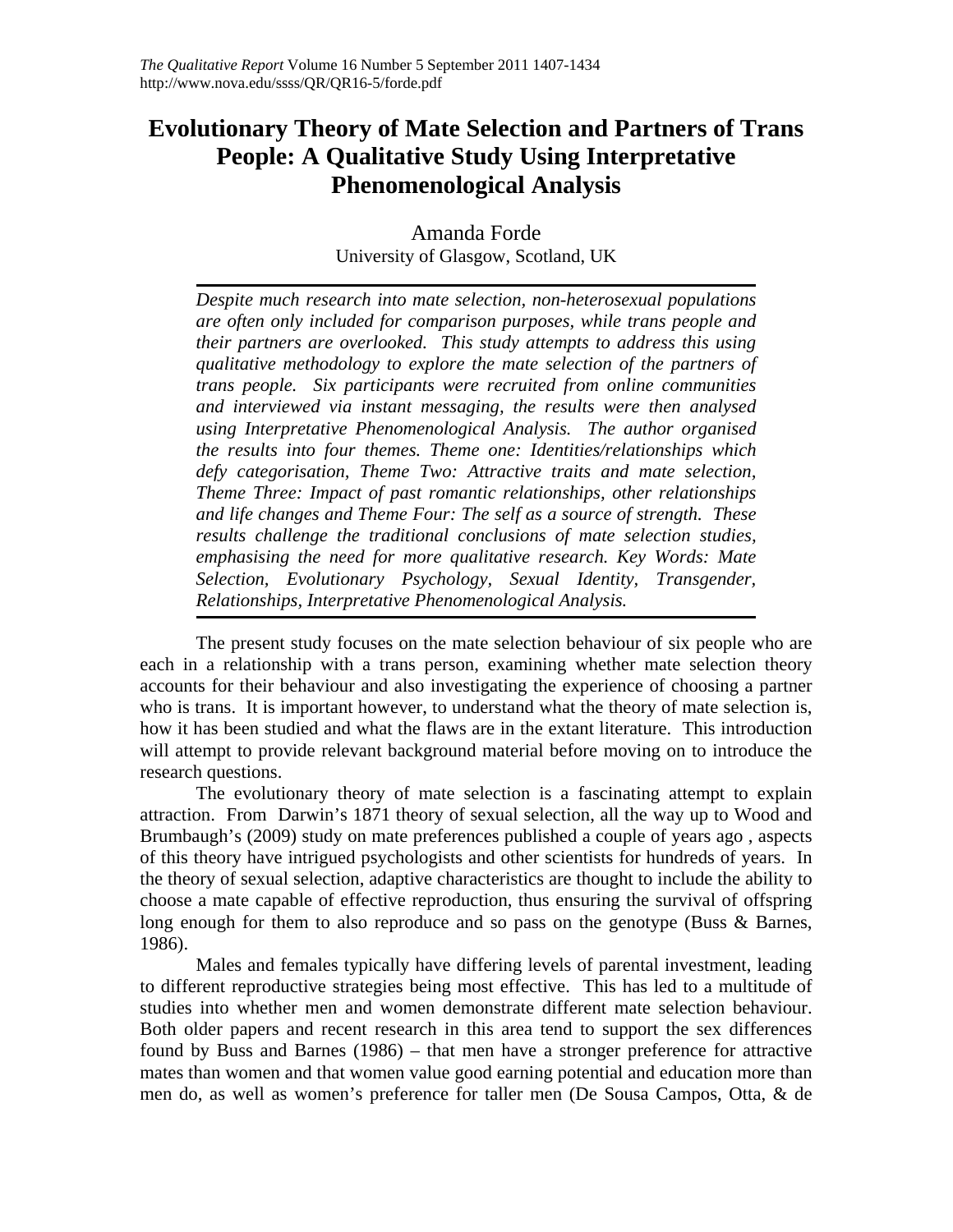Oliveira Siqueira, 2002). It must be noted however, that many studies are not based on real relationships and as such often reduce complex feelings and relationships to a list of traits.

An interesting development in the last 10-15 years is research into sexual orientation differences. From an evolutionary perspective, non-heterosexual relationships do not appear adaptive because they reduce opportunities to reproduce. Instead of confronting this challenge to sexual selection theory, many researchers have focused on what homosexual mate selection can tell them about heterosexual mate selection. The following is the typical stance taken by researchers:

...studying the mating psychology of homosexual persons has the potential to distinguish between several broad developmental and etiological hypotheses regarding the mating psychology of heterosexual persons. (Bailey, Gaulin, Agyei, & Gladue, 1994, p. 1084)

Such studies focus on sexual orientation – the sex of the partner a person prefers – rather than sexual identity, which is a much more personal and social definition of oneself.

Darwin's theory of sexual selection has been used by some theorists to back up universal stereotypes of sex differentiated behaviour, which has blinkered researchers to the fact that even among non-human animals these stereotypes are simply not universal (Roughgarden, 2004). This background has led some researchers to be biased in their treatment of non-heterosexuals in research on mate selection, as deviation from heterosexual behaviour is not easily explained by sexual selection. Lippa (2007) clearly demonstrates one of the drawbacks of the "comparing homosexual people with heterosexual people" approach, in that the only way he can attempt to understand his results is by saying that gay men are feminized and lesbian women are masculinized in some respects, but they are sex-congruent in others. Without accompanying qualitative research there can be little insight into the mate preferences of non-heterosexuals and gender variant people. Although Lippa's study initially seems inclusive thanks to its large number of participants from different countries and backing from the British Broadcasting Corporation (BBC), closer examination of Lippa's work and that of his associates suggests that his approach may be biased.

In 2007 Lippa also used data from the BBC internet survey to publish a paper with Blanchard (Blanchard & Lippa, 2007). Blanchard, head of a Canadian gender programme, is notorious within the transgender community as he insists that all transsexuals are either homosexuals who wish to transition from male to female in order to have sexual relationships with men, or "autogynephiliacs" who are sexually excited by the thought of themselves as women (Conway, 2003). This theory does not account for the existence of any trans men or lesbian trans women. Blanchard's controversial views were not shared by the Harry Benjamin International Gender Dysphoria Association (HBIGDA, now known as the World Professional Association for Transgender Health, WPATH), and Blanchard resigned from HBIGDA in 2003 following the dissemination of a letter from their president, criticising a book based on Blanchard's theories (James, 2003). The author of that book is J. Michael Bailey – who also wrote the paper previously discussed, (Bailey et al., 1994). Bailey also believes that homosexuality is evolutionarily maladaptive and has published papers suggesting that bisexual people are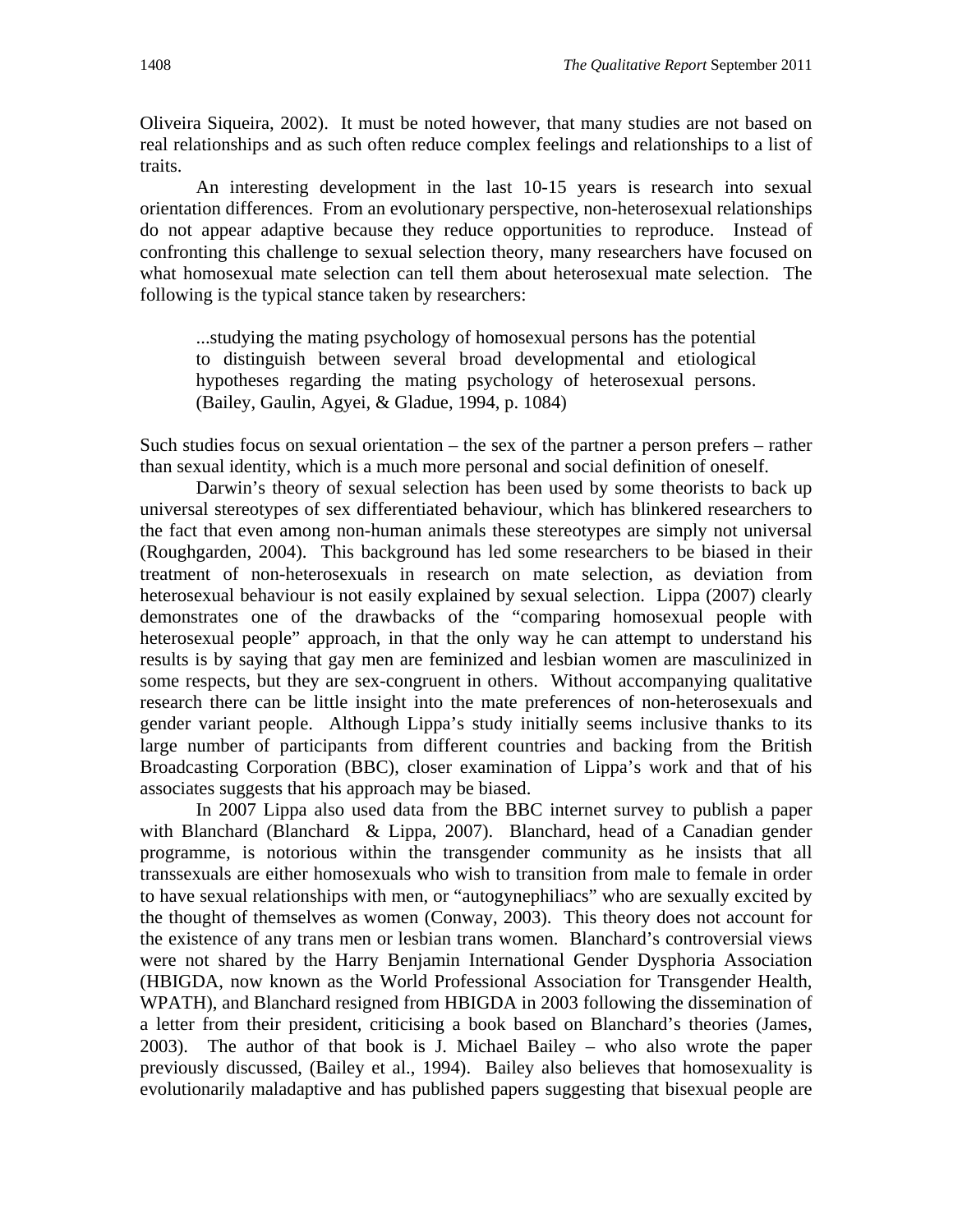liars (Conway & Kieltyka, 2004) one of which was sensationalised by the New York Times (Creager, 2005).

These issues suggest that some researchers in the field of mate selection have very negative views about variation in sexual behaviour and identity. It seems that these researchers are using non-heterosexual participants in the hope of finding support for their firmly held beliefs about mate selection in heterosexuals. It could be that dealing only with quantitative data has made researchers lose sight of the individuals the data is coming from, potentially leading them into ethical difficulties and methodological issues. Other researchers are simply not interested. As Roughgarden (2004) puts it:

Evolutionary psychology is in denial about same-sex sexuality... Homosexuality is a valid color in the human gender/sexuality rainbow. It needs explanation, not dismissal (p. 234).

Bisexual people do not fit easily into the heterosexual/homosexual comparison and so are often excluded from studies on sexual orientation differences. Indeed bisexuality is seldom researched in the area of biological psychology as it presents a problem for dichotomous viewpoints (Barker & Langdridge, 2008). However, when studies do include bisexual participants, the results are sometimes distinct from those of both heterosexual and homosexual participants. For instance Schmitt (2006) found that bisexual women report higher unrestricted levels of sociosexual behaviour, even after controlling for openness and masculinity. Such results suggest that bisexual participants should neither be excluded from research, nor equated with homosexual or heterosexual participants. Although a few studies of mate selection do include bisexual participants, the present author could not find any that even acknowledged the existence of the multitude of other sexual identities that exist or that considered the challenges posed by gender variant people. The term *gender variant* describes people whose expressions of gender do not conform to cultural norms and therefore includes transgendered people, cross dressers and many others, without necessarily implying someone undergoing surgery or other medical treatment.

The exclusion of gender variant people and those with complex sexualities has allowed researchers to perpetuate a dichotomous concept of gender and sexual identity and to continue using homosexual participants in an attempt to prove their theories on heterosexual mate selection. Ultimately, this weakens the power of sexual selection theory to explain behaviour. As Roughgarden (2004) comments:

Sexual selection theory is inaccurate in its claims and unable to account, even by extension, for the diversity of bodies, genders, sexualities and life histories (p. 172).

Outside of evolutionary psychology, some research has been done with gender variant people. In the past, many of those interested in this area pathologised the people in question, approaching them from the standpoint that they should be "cured" by psychotherapy (Bullough, 2000). Even much more recent studies such as Samons (2009) are very much based on a clinical population—Samons is a Clinical Social Worker and all her participants were clients at her clinic. This does not reflect the many gender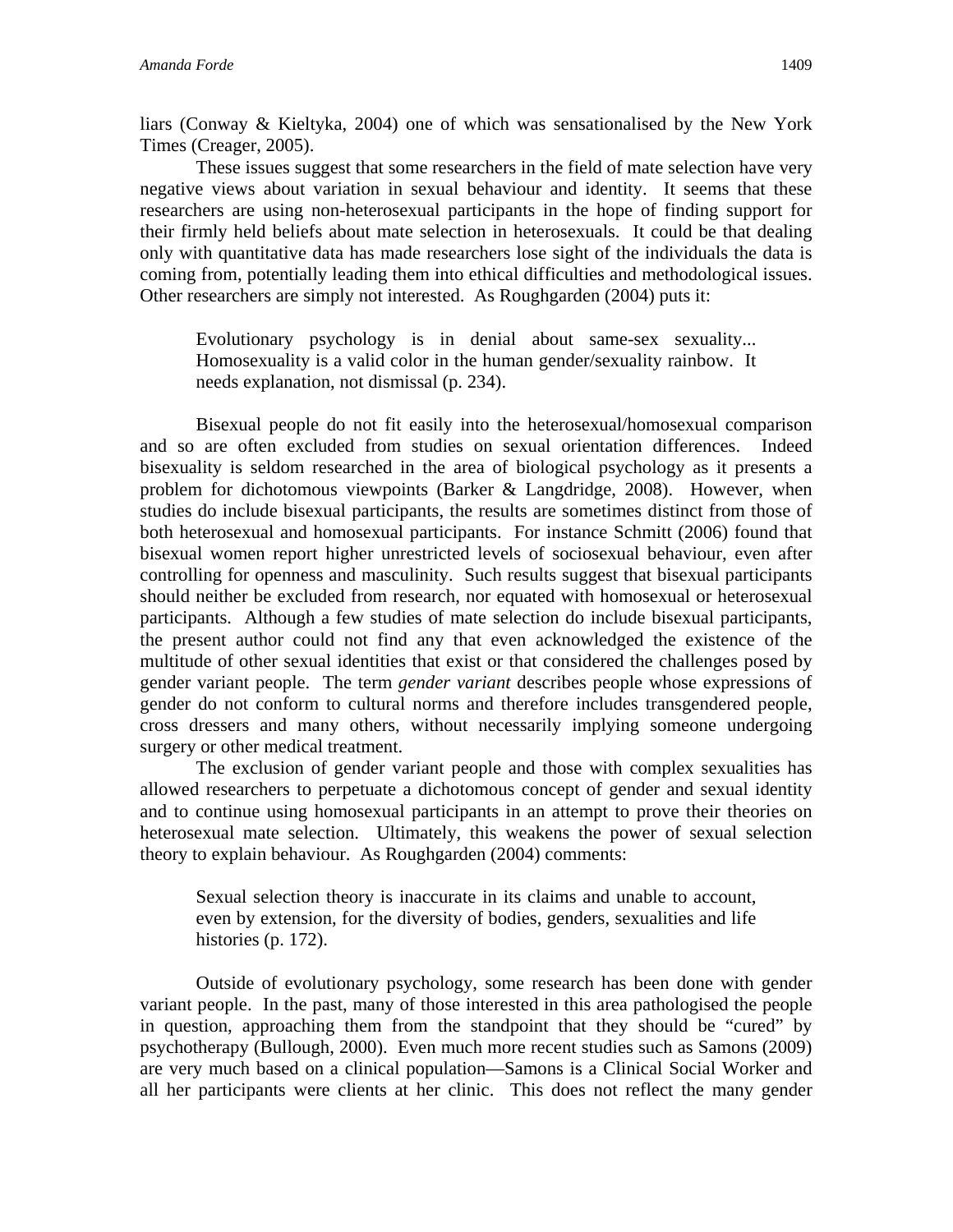variant people who either do not seek out therapy or who have finished this element of their treatment.

Even fewer researchers have investigated the partners of gender variant people. One exception is a study by Ettner (2007) but this paper only discusses relationships in which both partners were transsexual. All participants were also in therapy. There is also a growing body of literature written by and for women who marry men who subsequently reveal they are cross-dressers or trans women (for example see Erhardt, 2007). This contribution is to be applauded; however there is also a need for work in this area which is both more inclusive and more scientific. An initially promising paper on the partners of trans men (Kins, Hoebeke, Heylens, Rubens, & De Cuypere, 2008) is revealed to place a heavy emphasis on surgery —it was stipulated that all the trans men had a mastectomy and phalloplasty, despite the latter surgery being a procedure that many trans men do not ever have. This results in a small sample size for a quantitative study. Even worse, the main aim of the study is to make a rather patronising comparison between satisfaction experienced by women in relationships with trans men and women in "traditional heterosexual" relationships. Kins et al. (2008) also try to draw conclusions from a result which they admit was not significant.

In the current study, the term *trans* is used as it covers both transsexual and transgendered people. Transsexual refers to people who are/have/plan to transition from one sex to the other. Transgendered is meant as an umbrella term for anyone whose gender identity is incongruous with the sex they were assigned at birth, however some transsexuals object to the word's radical connotations. The less specific word *trans* is often favoured in the Lesbian, Gay Bisexual and Transgendered (LGBT) community as it is less likely to offend. It is also used by many of the participants in this study. This will be partnered with "non-trans" to indicate when a person's gender identity matches the sex they were assigned at birth. Some participants have also used the term "cisgendered" which is a term gaining in popularity among the trans community. It is thought to derive from the Latin prefix *cis* meaning *on this side*, placing it in opposition with *trans* meaning *across, beyond* (Brookes, 2003).

The current study investigates the mate selection behaviour of the partners of trans people. In studying this population it is hoped that the findings move beyond simply investigating whether the participants' mate selection tactics differ from those found in traditional research. The researcher also examines the experience of choosing a mate who is trans. The qualitative nature of this research gives participants the freedom to produce their own answers, without being constrained by concepts from previous research based mainly on heterosexual people in traditional relationships. This is a small population whose needs can often be overlooked; therefore it is especially important that they be given the opportunity to express their views and experience. This study makes an important contribution both because of its qualitative approach and because this population has not been included in mate selection research before.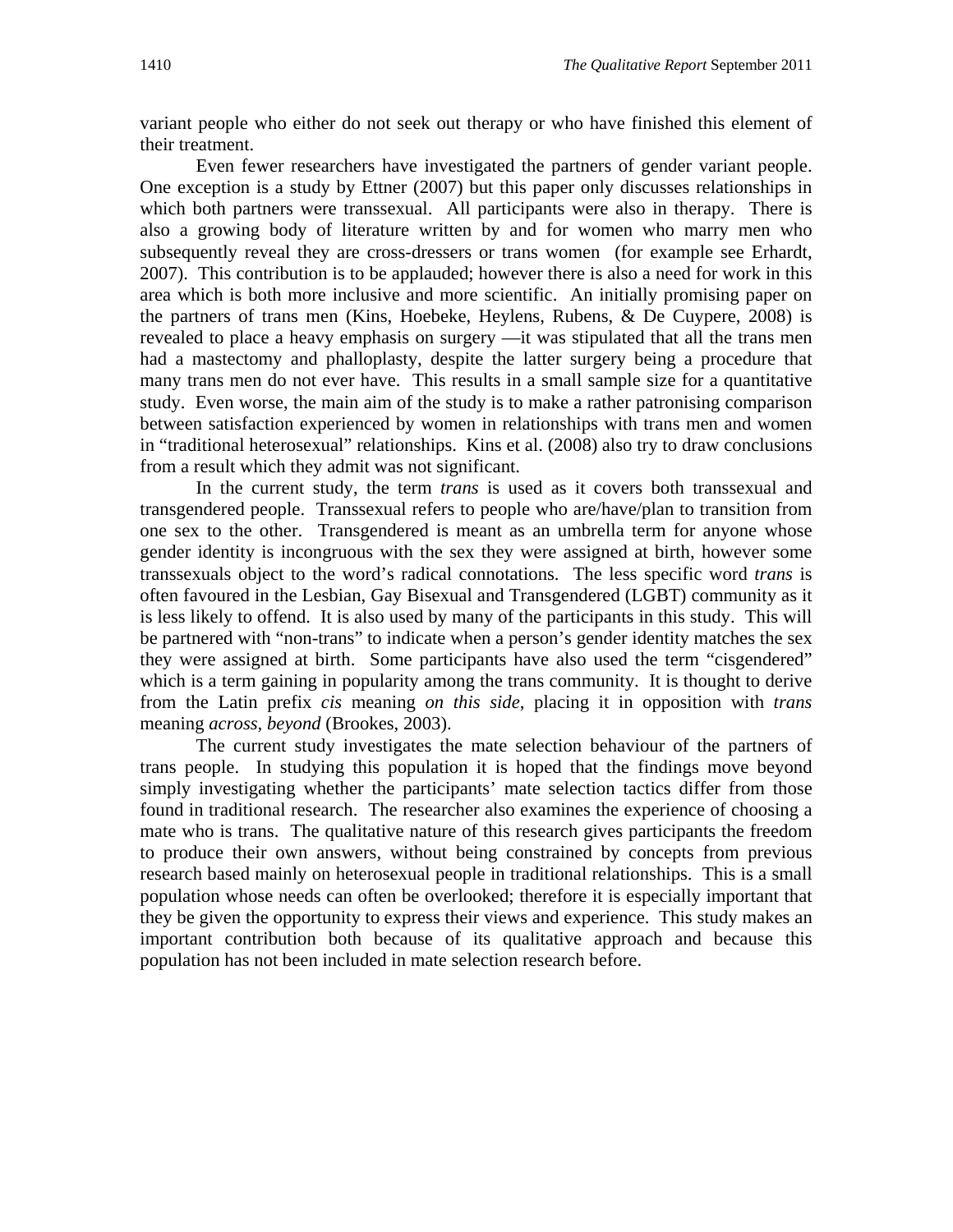## **Reflexive Considerations**

A research diary was kept during the interviewing phase in order to encourage reflexivity. As the partner of a trans man, I believe I am uniquely qualified to conduct research with participants who are themselves the partners of trans people. Hopefully the participants felt more comfortable discussing personal issues with me than they would have with a researcher who had not experienced a similar situation. Indeed as a researcher, I found that the participants' responses were remarkably honest and detailed, in response to quite personal questions. I was also surprised by the level of introspection the participants engaged in during the interview or had independently engaged in. This awareness of, and willingness to examine, the reasons for one's behaviour made the interviewing process easier and generated richer data.

Identifying so much with the participants could also be a disadvantage though, as I found out during the recruitment stage. My feelings about my own relationship had led me to write the plain language statement (Appendix C) in such a way that it suggested relationships with trans people were not traditional. Some potential participants strongly objected to this suggestion as they felt I was implying their relationships were abnormal. This was an important reminder to me that I should not make assumptions about how other people might view their relationships and that I should aim to bracket off my presuppositions. I tried to keep this in mind while analysing the data.

My research diary noted more than one difficulty with terminology, which only increased my confidence in qualitative research as an important contributor in this area because participants were able to choose their own words to describe sexual and gender identities and relationships.

#### **Method**

## **Inquiry and Design**

As this is an attempt to understand the theory of mate selection in a new way, from a different perspective, qualitative research seemed appropriate. There is no attempt to explain or predict mate selection behaviour as there would be in quantitative research in this area (Langdridge, 2007). This research takes a phenomenological approach to the topic. The researcher chose this approach because of its focus on understanding the lived experience (Langdridge, 2007) – an aspect of mate selection which is missing from the previous research discussed in the introduction. The researcher conducted semi-structured interviews with the participants. The researcher deemed semi-structured interviews an appropriate way to gather data as this provides both consistency between interviews and flexibility within the interview (Langdridge, 2007). The researcher then analysed the data using Interpretative Phenomenological Analysis ([IPA], Smith, 2003).

## **Participants**

Six participants took part in this research. In IPA sampling is often purposive and homogeneous – the participants share the experience to be investigated but do not vary much across demographic characteristics (Langdridge, 2007). In the current study,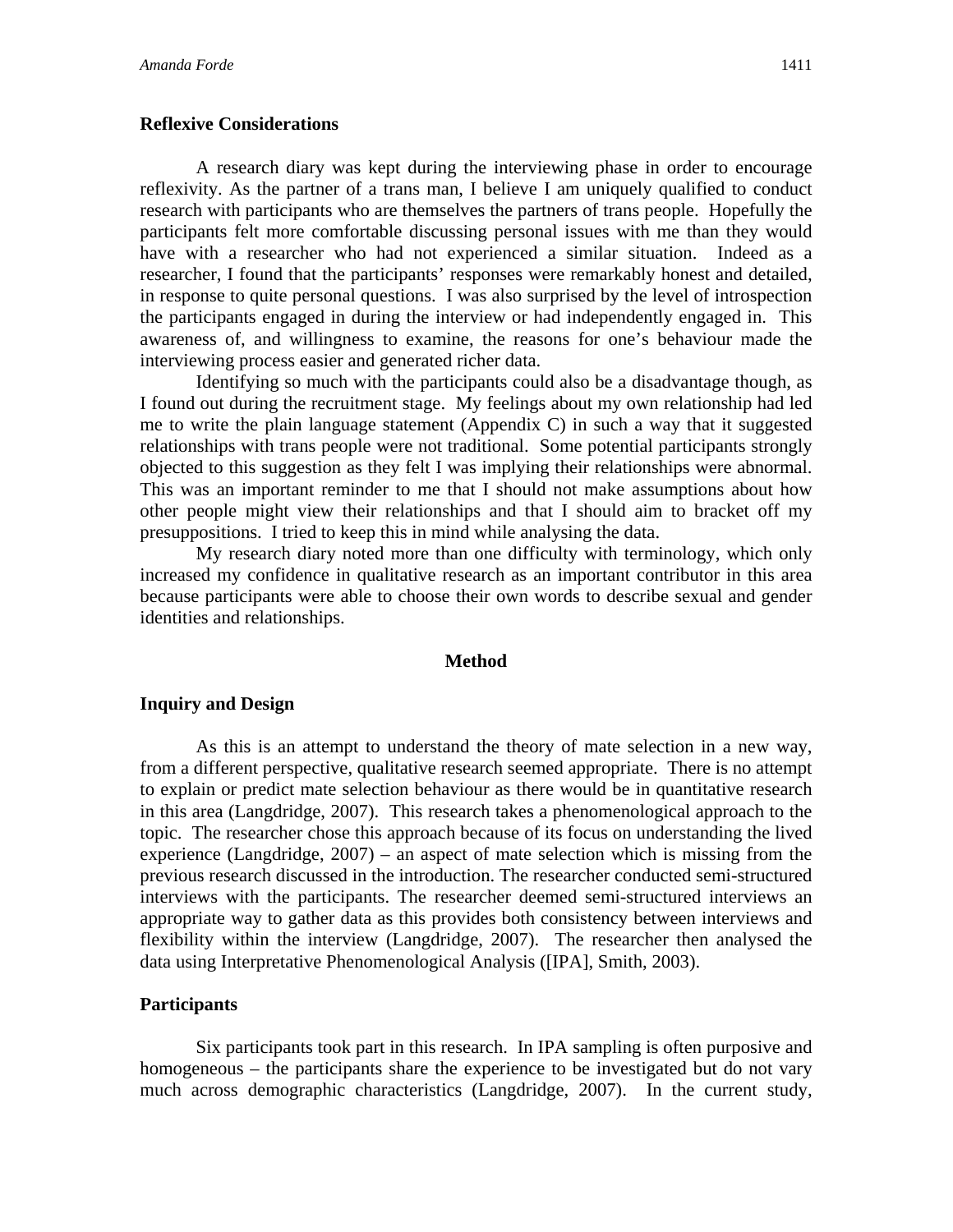sampling was purposive as participants had to have the experience of being partnered with a trans person. However, the sampling for the current research was not homogeneous. As previous mate selection research has made claims with regards to how sexual identity and gender affect mate selection strategies, it seemed important to include participants of different genders and sexual identities.

Participants were recruited from three different online communities. The plain language statement was posted to an internet support forum for trans people, an "email – based" communication facility for partners of trans people and an internet support forum for the partners of trans people. The researcher was already a member of all three communities and asked permission from moderators before posting the research invitation. An online environment was the only place a sufficient number of participants could be found, as offline support groups and resources for this population are virtually non-existent and potential participants are often geographically spread out. The diverse sexual identities, relationship types and lifestyles of the partners of trans people also mean that recruiting participants from a more visible group, for example the LGBT community, would have presented an unbalanced picture. Similarly, recruiting from a face-to-face support group attached to a gender identity clinic would have only found participants whose partners were currently undergoing treatment – excluding those whose partners had finished treatment, had yet to seek it out or did not intend to seek treatment. The partners of trans people are in effect a "hidden" population, as issues surrounding their partner's gender status or history may prevent them from disclosing details of the relationship. Internet communities are one place where the partners of trans people can safely discuss issues relating to their relationships with a reduced chance of "outing" their partners.

The only criteria for acceptance into the study was that participants be non-trans and currently in a relationship with a trans person. The six participants self-selected by contacting the researcher for more information and responding to requests to arrange an interview date within a reasonable time-frame. Four participants took part from the UK, one was in the USA and one was from Canada but travelling in Europe when the interview took place. Appropriate ethical approval was obtained from the University of Glasgow Faculty of Education Ethics Committee. To ensure they were able to give informed consent, potential participants received a copy of the plain language statement (Appendix C) before deciding whether to take part. To preserve anonymity, the participants are referred to as interviewee one, interviewee two, and so forth and partner's names were also removed from any quotations. The relationships investigated were as follows:

Email interviewee – a non-trans man partnered with a trans man Interviewee one – a non-trans woman partnered with a trans woman Interviewee two – a non-trans woman partnered with a trans woman Interviewee three – a non-trans woman partnered with a trans woman Interviewee four – a non-trans woman partnered with a trans man Interviewee five  $-$  a "mostly" non-trans woman partnered with a trans man

Gender and sexual identity of the participants and their partners were often complex and will be discussed further in the analysis and discussion sections.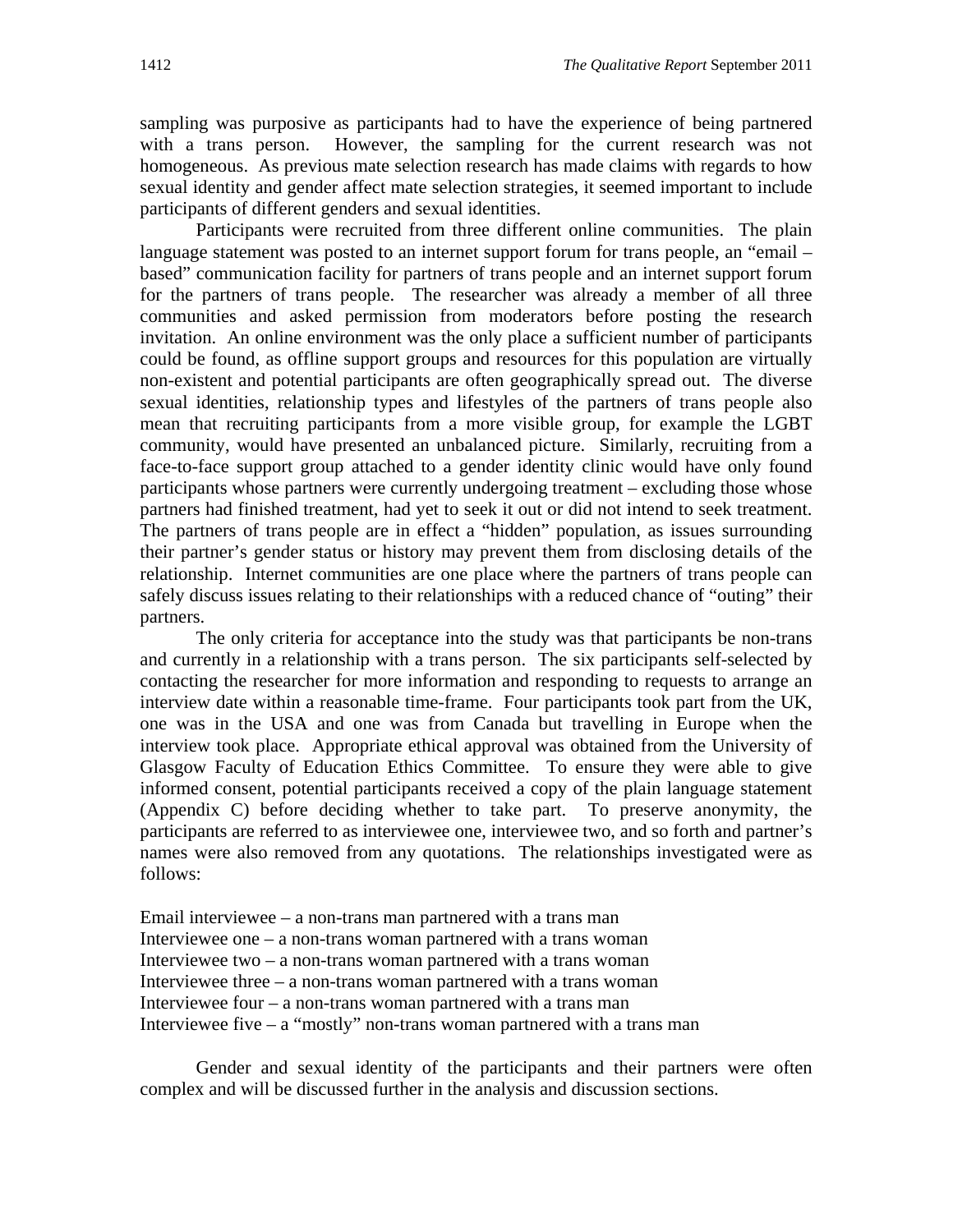## **Materials**

The researcher constructed semi-structured interview questions prior to beginning the interviews (see Appendix A). The researcher designed the questions in order to elicit information about the participants' mate selection behaviour, both with their current partner and more generally. The questions are open and as neutral as possible, both to encourage the participant to go beyond yes/no answers and also to avoid gendered language which may offend or constrict the participants. Several key issues were identified which informed the interview structure (Langdridge, 2007). The researcher included the first two background questions in order to investigate how gender and sexuality mediated mate selection behaviour. The final background question encouraged interviewees to think back to how the relationship began, in preparation for questions about attraction. The initial attraction questions look at what participants find attractive in general and in their current partner, in order to reveal mate selection strategies. Comparison with previous partners looks at how the attraction in the current relationship is different from past relationships, attempting to find out if selecting a trans person as a partner is different from selecting a non-trans partner. Has anything changed questions attempt to take into account the transition of the trans partner and the effect this might have had on attraction.

The interviewer conducted the interviews through two different instant messaging programmes: Windows Live Messenger (Microsoft, 2011) and Google Talk Beta (Google, 2011). These programmes are freely available for download at no cost to the user. There are some possible negative aspects to using internet messaging programmes which will be discussed in the limitations section; however as Hinchcliffe and Gavin's (2009) study suggests, the benefits in some cases may outweigh any disadvantages. Instant messaging programmes were used because they matched well with the method of recruitment (through online communities). Participants were already internet users, comfortable with the anonymity and freedom of expression facilitated by technology (Langdridge, 2007). They were also a good option for practical reasons—the geographical distance of the participants from the interviewer made face-to-face interviews impossible. The choice of which programme to use was made by the individual participant in each interview. One interview was conducted over email due to lack of access to any instant messaging programme. This participant will be known as Email interviewee to distinguish this interview from those conducted using the instant messaging services. Interview transcripts were saved onto an encrypted USB flash drive.

## **Procedure**

**Data collection.** After participants had read the Plain Language Statement (Appendix C), they contacted the researcher to arrange a time for the interview. At the appointed time, the researcher and the participant logged on to the instant messaging programme. The researcher was alone while conducting the interviews in order to preserve confidentiality. Instant messaging programmes provide a space for private twoway conversation, as unlike a chat room others cannot join without being invited. The researcher logged in under her own previously-existing log-in which is passwordprotected. Additionally, the researcher requested that if the participant was distracted by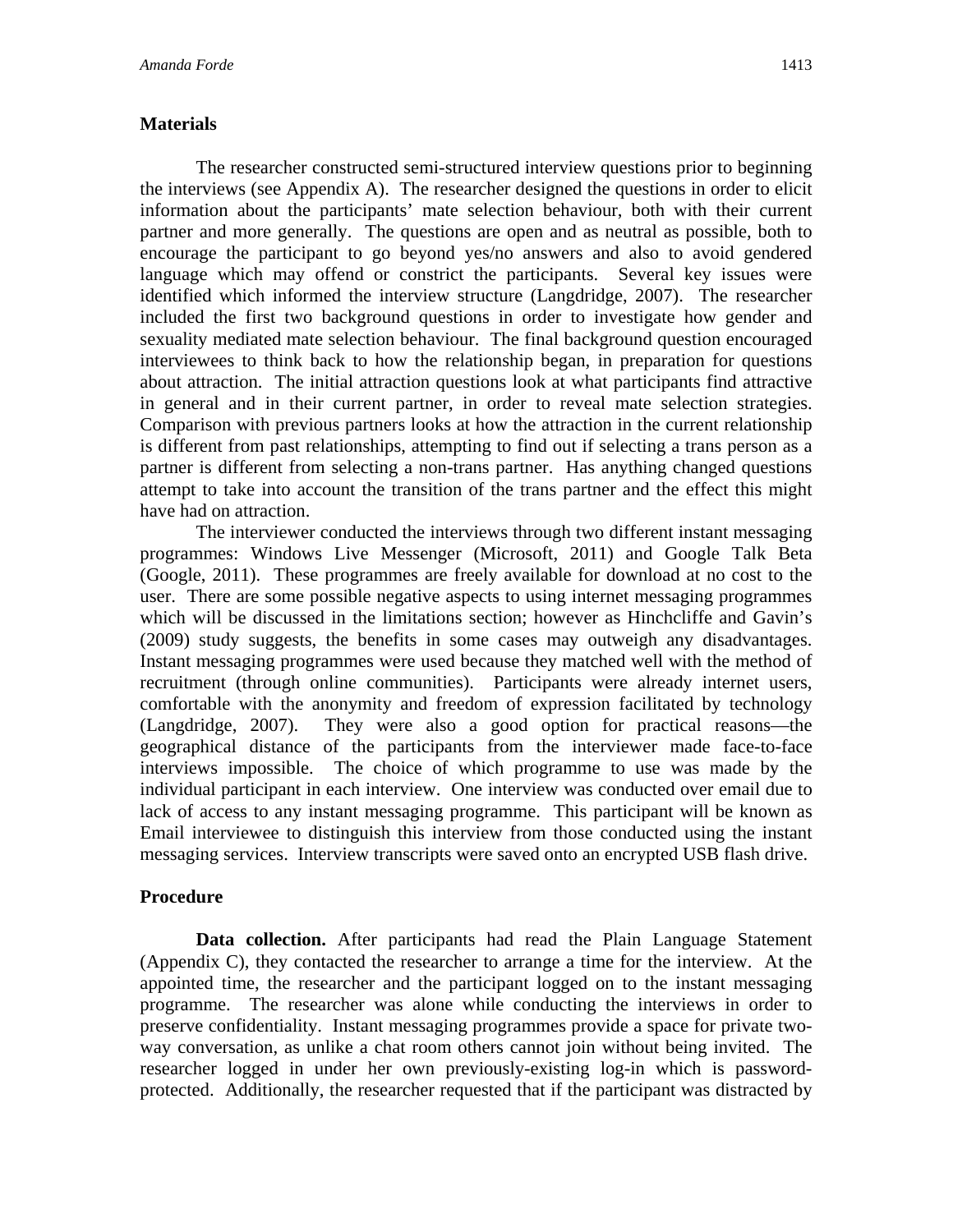an external event, for example a phone call or someone in the room, they would let the researcher know so that the interview could be paused. Before beginning, the researcher asked the participants if they had any questions and reminded them that they were free to withdraw from the research at any time. The researcher then proceeded to ask the questions one at a time. When all questions had been asked, the researcher invited the participant to make any further comments that they felt were relevant. The researcher also informed the participant that they could contact the researcher at any time to ask questions about the research. At the end of the interview, the researcher emailed a consent form (Appendix D) to each participant. Interviews took an average of 47.6 minutes to complete, with the exception of the email interview, which took place over seven days.

As the interviews were typewritten this removed the need for transcription from audio. The researcher simply copied and pasted the transcripts from the messenger programme to a word document.

**Interpretative phenomenological analysis.** The researcher analysed the interview transcripts using Interpretative Phenomenological Analysis (Smith, 2003). IPA is used to facilitate a detailed exploration of the participants' experience (Langdridge, 2007), which the researcher felt was important because of how previous research has ignored or misappropriated the experiences of the partners of trans people (for example see Kins et al., 2008). There is also an emphasis on acknowledging the role of the researcher (Langdridge), which is important given the sometimes biased approaches of researchers in this area, as discussed in the introduction. IPA is also suitable for a study where there is no research hypothesis but a general question for exploration (Langdridge); this applies to the current study as not enough is known about this population to form a hypothesis. IPA uses thematic analysis to facilitate the analysis of the participant's experience (Langdridge)

Before analysis, the researcher formatted the interview transcripts so that all contained the same font and layout; with line numbers and an extended right margin for notes. The researcher also color coded the transcripts for ease of identification. The researcher did not otherwise alter the transcripts so the transcripts include the interviewer's questions and the interviewees' answers exactly as they were typed during the interview – including punctuation, grammar and spelling. These transcripts constituted the data to be analysed.

The researcher read the transcripts through several times before beginning the analysis. The researcher analysed each case individually, one at a time. The researcher penciled initial comments on anything which seemed significant to the research question or especially important to the participant in the margin. These initial comments stay close to the transcript and are quite descriptive, for example:

| Transcript                                                                | Comment      |
|---------------------------------------------------------------------------|--------------|
| Always seen myself as straight, then when P transitioned                  | straight $-$ |
| I saw myself as a reluctant lesbian but now shifted to accidental lesbian | reluctant –  |
| (Interviewee one Line 39)                                                 | - accidental |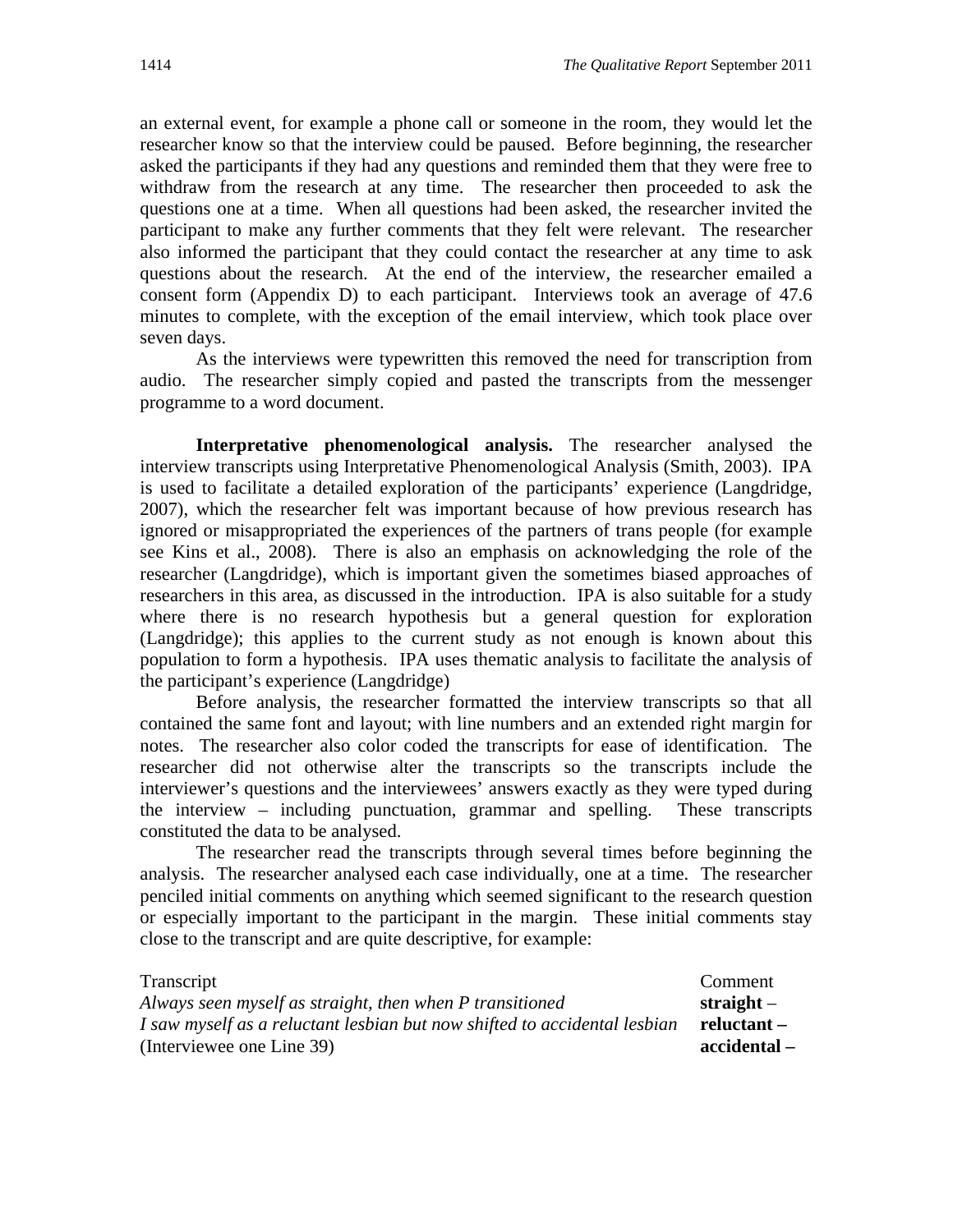On the next reading, the researcher converted these comments into lower order themes written in the margin. These lower order themes reflect broader levels of meaning beginning to emerge from the transcripts (Langdridge, 2007), for example:

| Comment                             | Theme            |
|-------------------------------------|------------------|
| $Straight$ – reluctant – accidental | Complex identity |

The researcher arranged the themes and appropriate quotes in meaningful clusters and named the clusters to create super-ordinate themes. These clusters are constructed in a more analytical way than the lower order themes, but the transcript must frequently be returned to in order to avoid becoming too removed from the data (Langdridge, 2007).

The researcher completed this process for all the transcripts. The themes from the first transcript were used to help organise subsequent analysis (Smith, 2003). Having read and commented on all the transcripts, the researcher could now see some commonalities between the participants and some differences, as well as links between themes within each transcript. These links and commonalities were used to create a final themes table, incorporating data from all interviews. For example, the researcher clustered the above theme from interviewee one's transcript (with accompanying quote and comment) with other lower order themes such as "gender binary" and "undefined relationship". The researcher then named this cluster: identities and relationships which defy categorisation. At this stage, a cluster named *relationship maintenance* was dropped as it was not rich in evidence or particularly relevant to the research questions. Any essential lower-order themes from this cluster were subsumed by other clusters, for example the theme *communication* was moved into theme two: getting together attractive traits and mate selection.

An abridged version of the final themes table with themes and examples of lower order themes can be seen in Table 1 below, the full themes table is available in Appendix B.

| 1. Identities and relationships which defy categorization  |                                          |  |
|------------------------------------------------------------|------------------------------------------|--|
| Complex (sexual) identity of self                          | 3.53-54 "I'd describe my                 |  |
|                                                            | gender/sexuality as kind of glittery and |  |
|                                                            | faggy, and I like to date girls who look |  |
|                                                            | like boys who look like girls"           |  |
| Seemingly less complex identity of                         | 2.37 "Female. Basically hetero"          |  |
| self                                                       |                                          |  |
| 2. Getting together - attractive traits and mate selection |                                          |  |
| Met in real life                                           | 5.59 "We were both at Michigan"          |  |
|                                                            | Womans Music Festival"                   |  |
| Met online                                                 | e.27-28 "We met first on a community     |  |
|                                                            | for queer and trans people on [website]  |  |
|                                                            |                                          |  |
|                                                            | name]"                                   |  |

Table 1: *Themes and examples of lower order themes*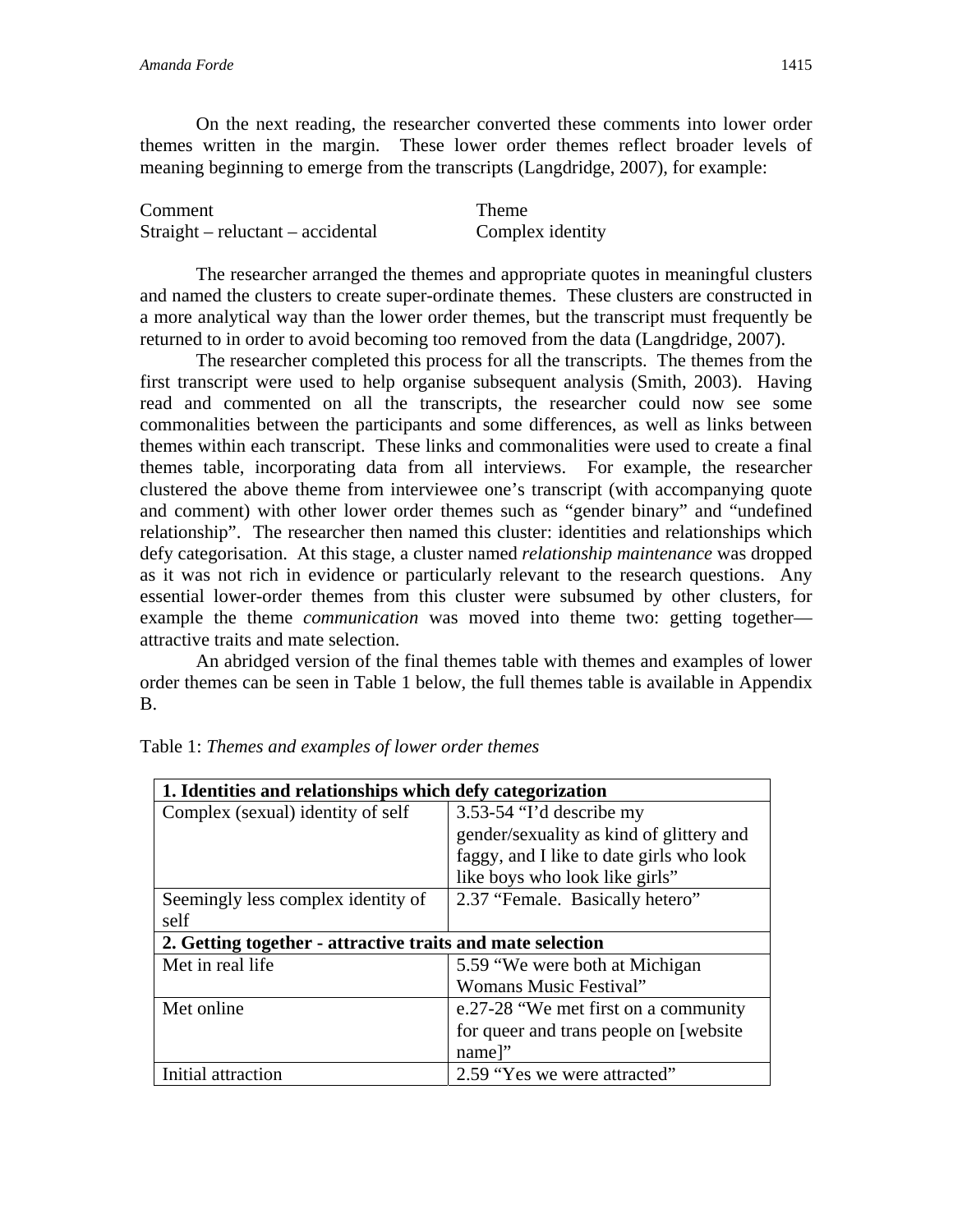| Gradual attraction                                                         | 4.62 "Eventually the friendship evolved   |  |
|----------------------------------------------------------------------------|-------------------------------------------|--|
|                                                                            | sleeping together"                        |  |
| 3. The impact of past romantic relationships, other relationships and life |                                           |  |
| changes                                                                    |                                           |  |
| Past Relationships                                                         | 3.140 "most people I've dated in the      |  |
|                                                                            | past"                                     |  |
| Introspection into relationships                                           | e.59 "I have a history of being attracted |  |
|                                                                            | to people with problems in their lives"   |  |
| 4. The self as a source of strength in the relationship                    |                                           |  |
| I could cope                                                               | 2.149 "if anyone could cope with it, I    |  |
|                                                                            | could"                                    |  |
| Self as provider                                                           | 1.197 "career-ambitious"                  |  |
| Key: $3.53$ = interview 3, line 53                                         |                                           |  |
| $e.12$ = email interview, line 12                                          |                                           |  |

## **Results**

The data resulting from the six interviews were analysed in order to investigate the research question: How is mate selection theory relevant for the partners of trans people? and also to investigate the experience of encountering and choosing a partner who is trans. As a result of the analysis, the researcher organised the data into four themes, intended to capture how mate selection theory is relevant for the partners of trans people and to reveal important issues in the experience of encountering and choosing a partner who is trans. These are discussed below. In IPA, themes are introduced with quotes which should clearly link the data and the analysis. The themes are then discussed with reference to appropriate literature (Langdridge, 2007).

## **Theme One: Identities and Relationships which Defy Categorisation**

Questions regarding the sexual and gender identities of participants and their partners were initially asked to find out if the present author had been successful in recruiting people from a variety of different relationships. Given the sex and sexual orientation differences found in previous studies, it seemed pertinent to explore whether the participants' responses differed from each other in ways that might be expected based on their sexual and gender identities. Analysis of the data, however, showed a more complex picture than was first envisioned. Participants' responses to these questions were complex and interesting enough to develop into an independent theme.

 The participants identified a number of sexual and gender identities for themselves, often using terms which were outside of the options which would have been offered in a survey such as Schmitt's (2006) which offered the categories of heterosexual, homosexual or bisexual. Sometimes sexual identity was clearly linked to the gender identity of their current partner:

Always seen myself as straight, then when my partner transitioned I saw myself as a reluctant lesbian but now shifted to accidental lesbian (Interviewee one, lines 38-39).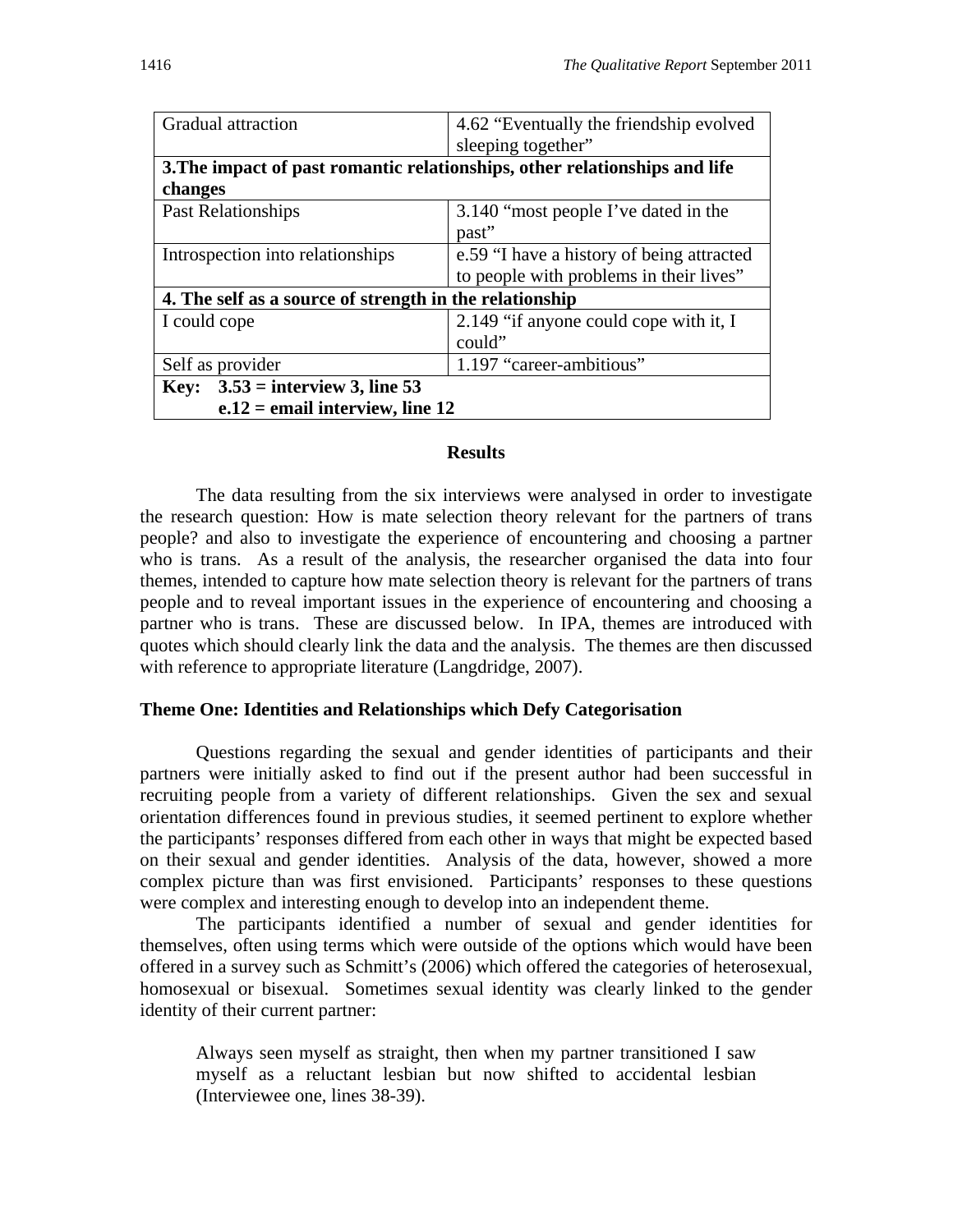This suggests that this participant does not consider her sexual identity fixed, instead it has changed in response to her current relationship. Other participants had a strongly developed sense of their sexual and gender identities that was not directly related to the gender identity of the current partner:

I identify as a cisgendered gay man. I also identify as femme and genderqueer, and I present as a femme gay man (Email interviewee, lines 17-18).

I'd describe my gender/sexuality as kind of glittery and faggy, and I like to date girls who look like boys who look like girls (Interviewee three, lines 53-54).

Some participants identified themselves and their partners as having sexualities which seem to be incompatible. Interviewee two described both herself and her partner as heterosexual females (lines 37 and 44-45). Interviewee four, who described herself as a lesbian in a relationship with a trans man, commented on this situation:

It feels good that other women are in this slightly surreal situation of identifying as gay but the world seeing us as straight women in relationships with partners that pass (and quite rightly) as bio-men (Interviewee four, lines 156-159).

Interviewee four acknowledges that her sexual identity might seem strange in the context of her current relationship, yet she asserts her right to identify as lesbian whilst respecting her partner's gender identity as male.

Interviewee three demonstrates that the sexual identity of a trans person can be just as complex as that of a non-trans person:

She's [Interviewee three's partner] a trans woman (male to female [mtf]) who is primarily attracted to women. So a queer trans dyke. Also she isn't girly or particularly feminine—she IDs as a woman, but also as genderqueer/androgynous (Interviewee three, lines 42-44).

Interviewee three states that her partner is queer. Although this is occasionally used synonymously with gay, interviewee three further explained that she was referring to a sexual identity which resists a fixed definition.

Although the participants themselves are not trans, their own gender identities are not always as simple as might be assumed from the fact that they are the non-trans person in the relationship:

Finding out that my partner had gender issues was in some ways a plus for me because I suffer from polycystic ovaries and therefore have some masculine features. It seemed to me that this blurred gender was something we had in common rather than "us and them"... (Interviewee two, lines 119-123).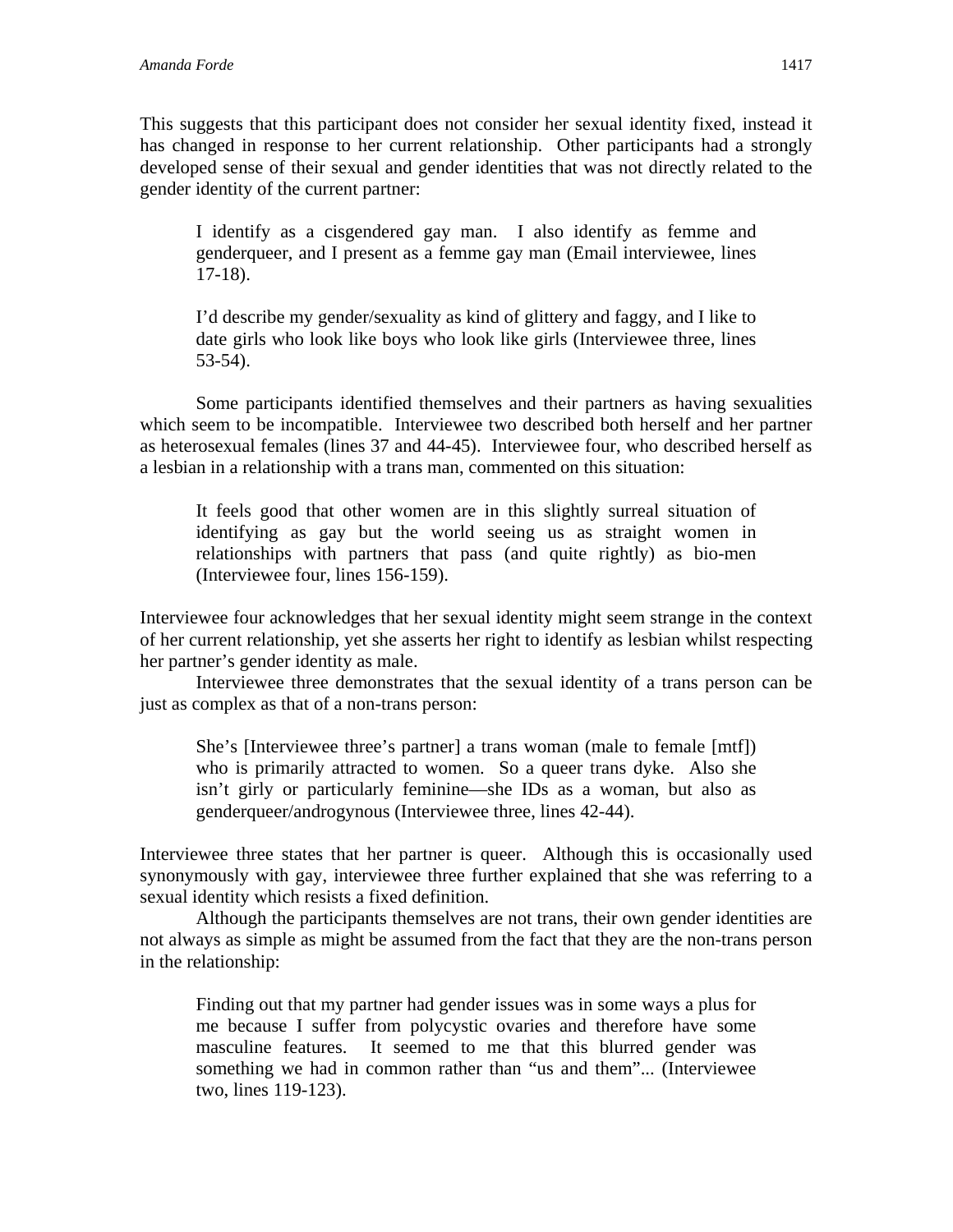Taken together, these complex sexual and gender identities create relationships which defy categorisation. For the email interviewee, even defining the person he was in a relationship with as his partner was uncomfortable:

First I should say that [name] and I don't really describe ourselves as partners, for the present, for a bunch of reasons; I just usually call him "the boy I like" (Email interviewee, lines 12-14).

Despite this, the email interviewee's contribution to the study was invaluable.

## **Theme Two: Getting Together—Attractive Traits and Mate Selection**

Given the research question, it was important to ask participants what they found attractive in a potential partner and in their current partners. Participants mentioned a wide range of traits as attractive. There were some commonalities—for instance several of the participants found intelligence attractive. Sense of humour and ability to communicate also featured in several of the interviews. Several participants referred to a trait that is unlikely to ever be offered in a typical trait preference study:

It's not really that kind of analytical process, though; it's whether I feel good being with them (Interviewee five, lines 76-77).

For interviewee five at least, this element was more important than any individual characteristic when it came to choosing a mate.

There were no obvious differences between the male participant and the female participants, or between participants of different sexualities. Women did not show any particular interest in wealth or status, as might be expected from evolutionary mate selection theory. Interviewee one mentioned that she became attracted to her partner after seeing her at her parents' house, however when further questioned about this she dismissed the idea that this was a symbol of wealth:

Don't think so. Because at the time she was having a nervous breakdown and dropping out of uni and totally without hope of a job in the foreseeable future.(Interviewee one, lines 124-127)

Interviewee one also commented that she found her partner's "scruffy clothes" particularly appealing at the time of initial attraction.

Evolutionary theory suggests that men seek more attractive and younger partners. The male participant did comment on the importance of physical attraction, but it was only one in a list of traits he felt were important:

In general, I really demand kindness as well as a certain intellect along with physical attraction (Email interviewee, lines 36-37).

Many of the female participants were not indifferent to physical attraction either: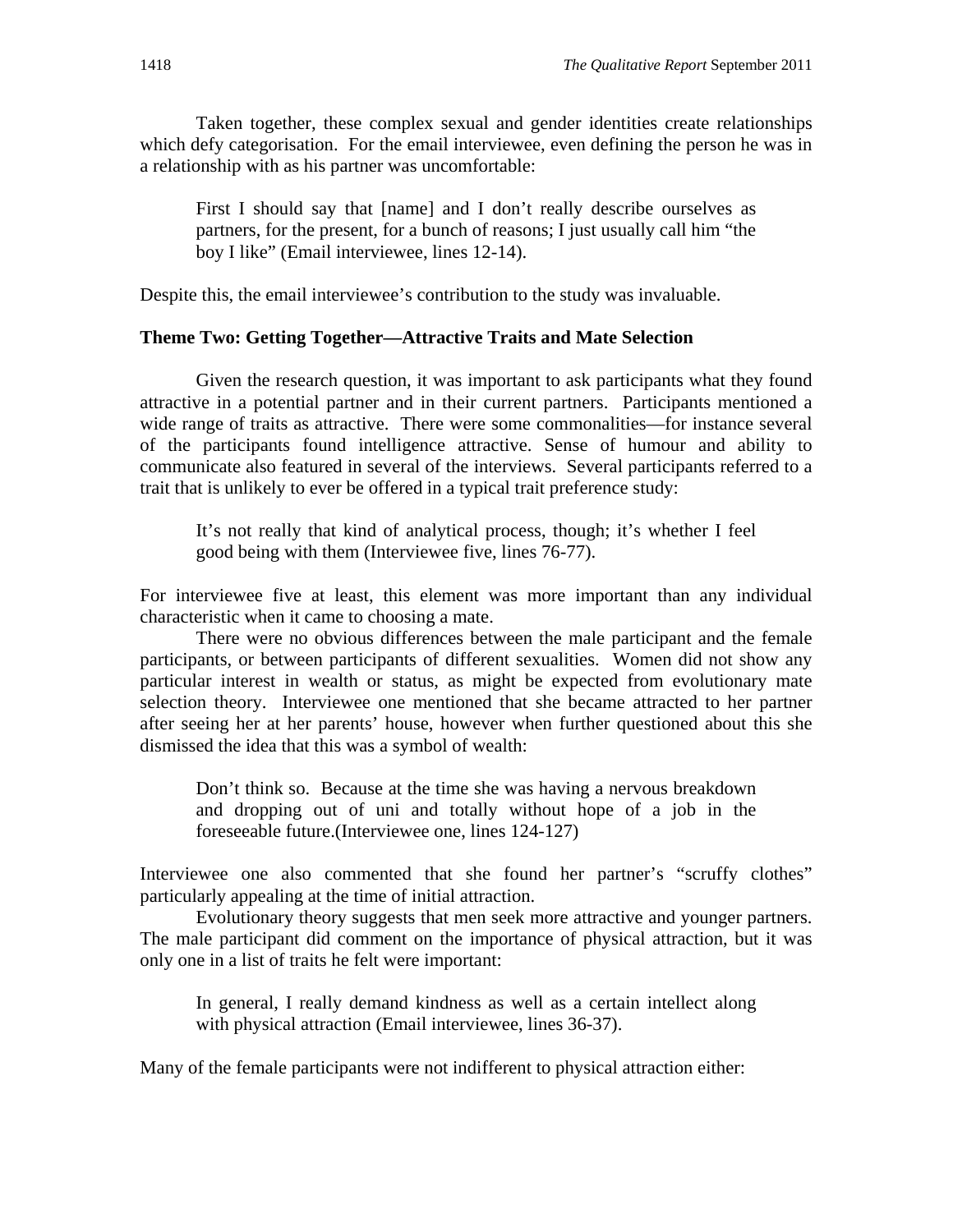I thought she was very cute because she had red hair with awesome streaks in it and those sexy red librarian glasses. (Interviewee three, lines 107-108)

Interviewee two however, felt that looks were "unimportant" (line 78). No participant commented that age was important.

An interesting commonality emerged between interviewee two and interviewee three. In both cases, initial attraction was mingled with feeling scared and intimidated about the prospect of a relationship with the other person:

Yes we were attracted... We were also somewhat scared of each other for different reasons. (Interviewee two, lines 59 and 61-62)

I was super attracted to her at first, but I was also scared about dating someone so "cool". (Interviewee three, lines 155-156)

This highlights the complex nature of attraction. Interviewee four also revealed something interesting. She met her partner when he replied to an advert she placed in a magazine. When questioned further about what she was looking for when placing the advert she said:

I think it was roughly looking for new friends, possibly a relationship with butch woman who is interested in reading, the arts and bull terriers... it was kind of a light—hearted thing I did on the spur of the moment (Interviewee four, lines 79-81).

This is salient in light of the way research has often focused on personal adverts as a way to access mate selection strategies.

 The final important element in this theme is whether, for these participants, the trans identity of a partner was in itself attractive. Evolutionary theory would suggest that a trait which will most likely damage one's chance of procreating should not be appealing. This is something of a delicate subject, as some trans people, particularly transsexuals, are offended by the idea that someone would be attracted to them as anything other than the gender they identify as. This is made worse by the fact that some non-trans people seek out trans people in a predatory or fetishistic fashion. People who behave in this way are often referred to as "chasers." For the genuine partner of a trans person this term can be very upsetting, as the email interviewee explains:

In a previous relationship I had had with a trans guy who had very poor self-esteem, the fact that he felt so bad about himself and his gender ended up being taken out on me a lot—a lot of suspicion of me and my motives. I'm hideous and unattractive and not a real man, so no gay guy could ever be attracted to me, ergo if you're a gay guy and you're into me, you must have some ulterior motive like being a creepy fetishist or chaser or something (Email interviewee, lines 105-110).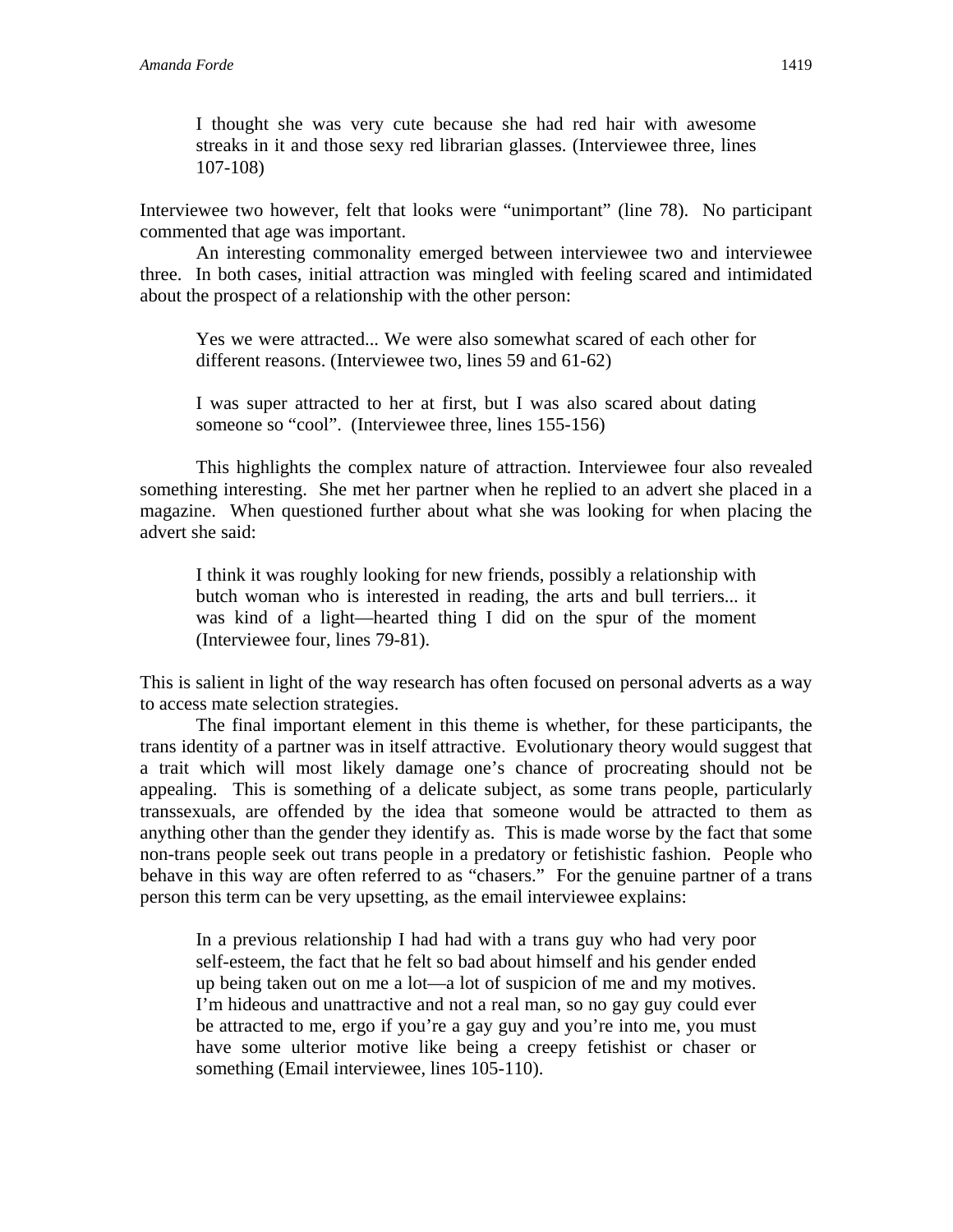This being the case, the interview questions did not specifically ask whether a trans identity was an attractive trait or not. However several participants identified gender variance as part of what made their partners attractive, whether that be physically or emotionally:

I think it was partly his massive vulnerability and the paradox this posed which was at huge odds with this large, masculine-looking butch woman. I have always been attracted to the androgyny of butches too... His physical strength was attractive and his emotional strength in surviving a disability and his gender dysphoria issues (Interviewee four, lines 98-100 and 104-105).

I tended to be attracted to men who were able to be more like a woman friend in conversation or interests (Interviewee two, lines 167-169).

Certainly none of the participants suggested that their partners' gender variance was a negative or off-putting trait. Interviewee two was the only one to comment negatively on her partner's transition:

Our relationship has lost some aspects which I valued (on the physical side particularly, Interviewee two, lines 150-151).

However, interviewee two went on to say that her partner's trans identity would never cause her to end the relationship.

## **Theme Three: The Impact of Past Romantic Relationships, Other Relationships and Life Changes**

The participants were able to offer surprisingly insightful comments about how their current mate selection strategies were informed by past experiences. The email interviewee in particular seemed to have engaged in a significant amount of introspection on this topic before being asked about it:

Actually one of the reasons we're taking it so slowly is that I'm sort of concerned I might be attracted in too much the same way. I have a history of being attracted to people with problems in their lives and trying to be a saviour or nurse (Email interviewee, 57-60).

Not only was the email interviewee aware of his past behaviour, he was taking steps to avoid repeating it in his new relationship. This suggests a level of awareness of mate selection strategies that does not seem to fit in with evolutionarily driven theories of attraction. It also suggests that mate preferences might change over a lifetime.

Interviewee two demonstrated the impact of non-romantic relationships on mate selection. When asked why she considered trust such an important element of relationships she replied: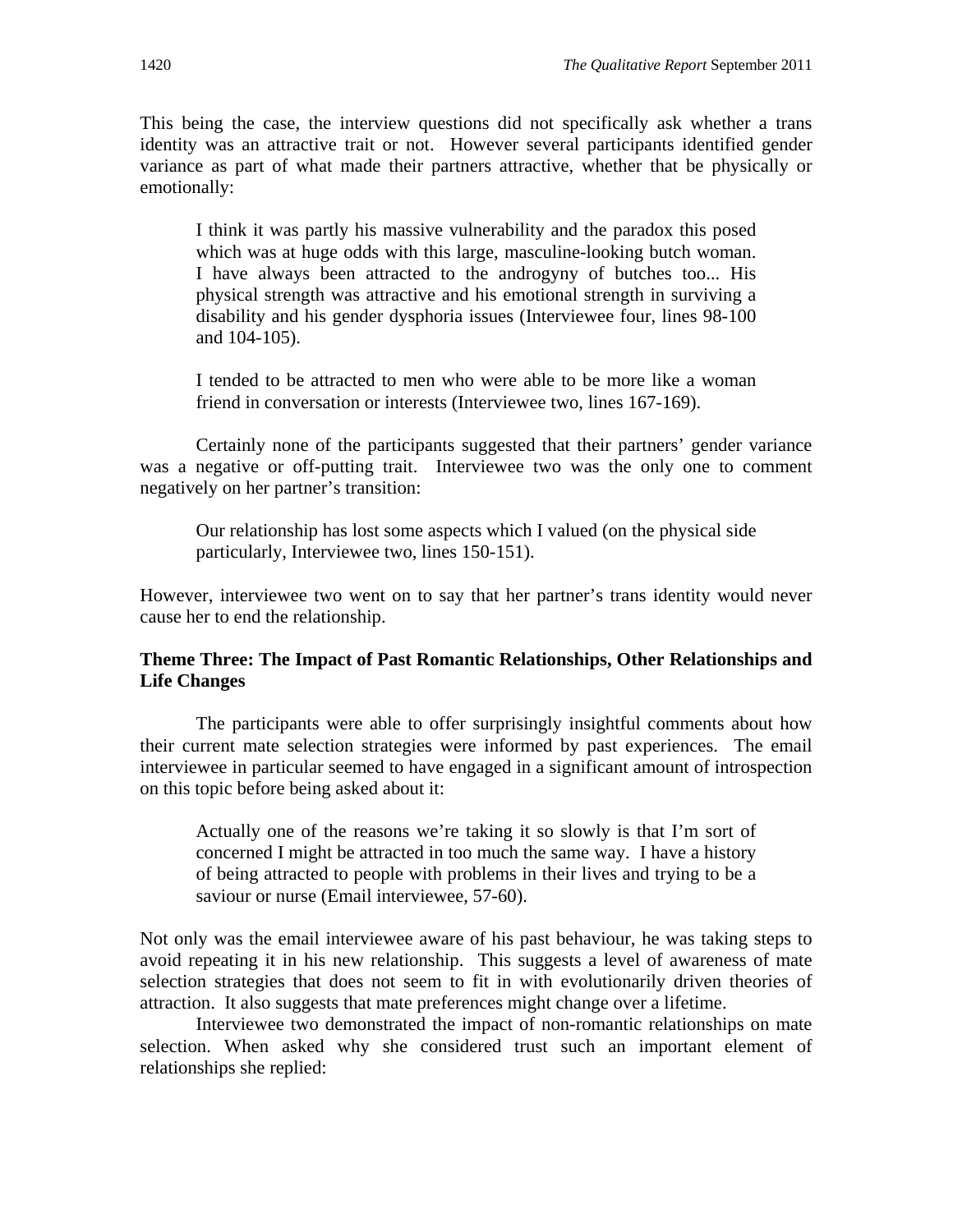My background is of being in institutional care as a baby and then being adopted. My adopted mother was emotionally abusive and manipulative some of the time, so I find it hard to trust people, especially women (Interviewee two, lines 84-86).

This underlines the importance of attachment relationships formed during childhood and how they affect adult relationships. This factor is not taken into account in evolutionary mate selection theory.

Interviewee five commented on how a major life change altered what she looked for in a relationship. When she had a child, her previous partner's appealing trait of being fun to be around was subordinated by her need for someone reliable:

I needed more stability, and someone who was willing to put other people's needs before their own entertainment (Interviewee five, lines 120-122).

## **Theme Four: The Self as a Source of Strength in the Relationship**

Although the final theme to emerge from the data was only demonstrated in three of the participants, nevertheless it seemed important. The common feature between interviewee one, interviewee two and the email interviewee is that all three designated themselves as a source of strength in the relationship. Interviewee two felt that she was uniquely able to deal with a trans partner, partly due to some cross-gender features she herself had:

I suffer from Polycystic ovaries and therefore have some masculine features. It seem to me that this blurred gender was something we had in common (Interviewee two, lines 120-123)

 If anyone could cope with it, I could. That has proved to be the case (Interviewee two, line 149)

Interviewee one was not put off by the difficulties her partner was experiencing when they met as she intended to be the breadwinner:

I thought at the time I was going to earn the money in the relationship and here was someone happy to do the laundry (Interviewee one, line 140- 141).

This is interesting from an evolutionary standpoint, as although Interviewee one and her partner were initially engaged in a heterosexual relationship, Interviewee one was keen to take up the role of provider.

Further, interviewee one also felt that she could rescue her partner from the difficulties she was experiencing: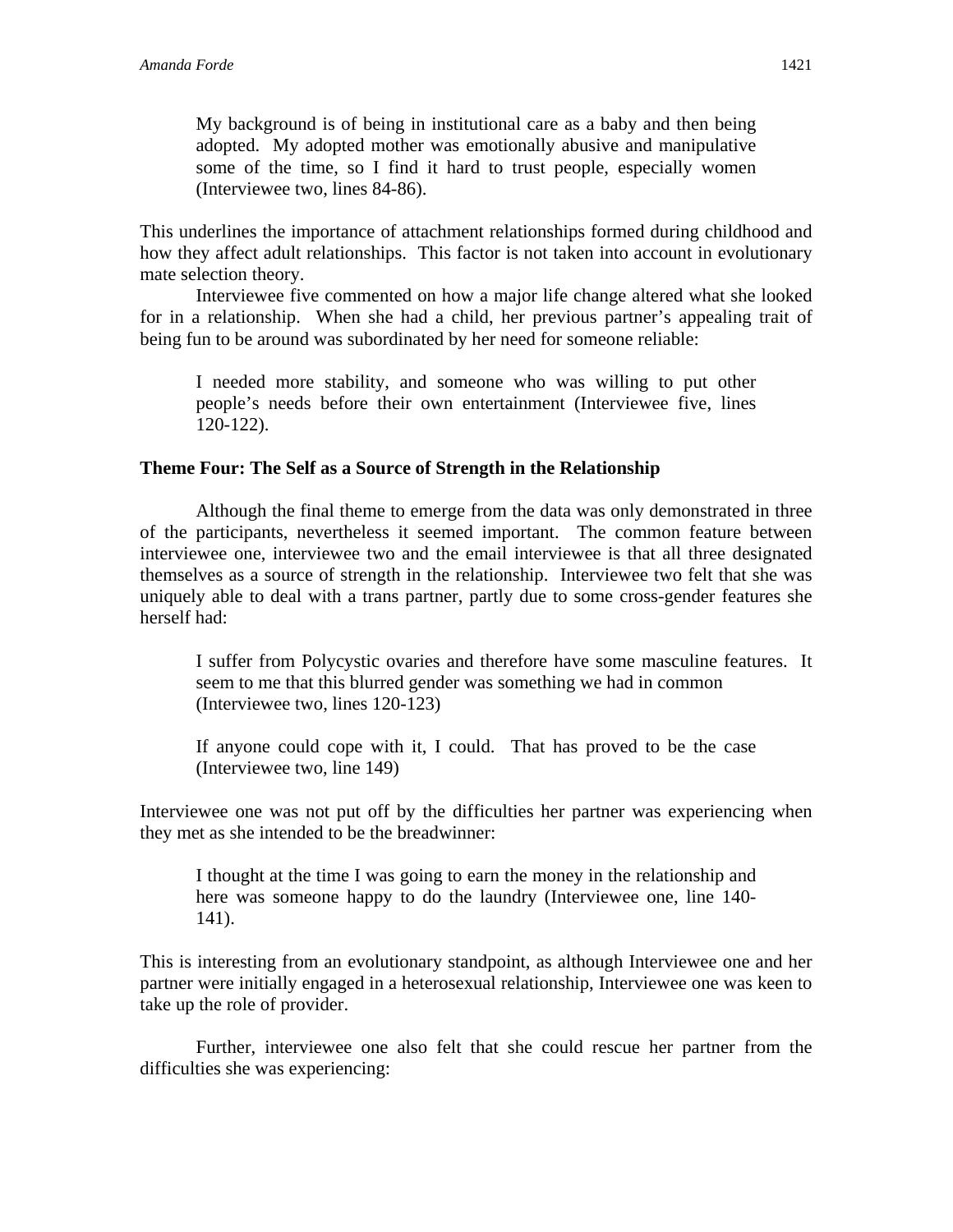I'd lost my grandmother to a nervous breakdown so perhaps there was also save a life to make up for a life I didn't manage to save. (Interviewee one, lines 142-144)

Interviewee one puts herself in a position of strength in the relationship, both in a practical sense and in an emotional sense. Rather than seeing her partner's trans issues as a negative aspect to be avoided, interviewee one gains a sense of purpose from supporting her partner.

The email interviewee had previously had negative experiences in which he provided a lot of emotional support in a relationship:

I was all too willing to play therapist, and actually I probably made a lot of things worse by doing so... In the end he went into a tailspin and our relationship never recovered. I was pretty ruined emotionally after that (Email interviewee, lines 86-88 and 91-92)

This led to him being cautious in his current relationship, but he was able to identify himself as a source of strength in a more positive way:

He feels like he's working on his issues and benefitting from the support I give him, rather than just leaning on me and feeding off me like an emotional vampire(Email interviewee, lines 101-103).

### **Discussion**

The four themes will now be discussed with reference to appropriate psychological literature.

## **Theme one: Identities and Relationships which Defy Categorisation**

These participants clearly demonstrate that, for them, sexual identity is more than behaviour and gender identity is more than being simply male or simply female. Interviewee two felt that she was heterosexual, despite the fact that her partner had a female gender identity. Some participants used the words *queer* and *genderqueer* to describe their identities. Genderqueer is an identity which rejects the gender binary imposed by society. A genderqueer identity does not necessarily mean someone is trans. Theorists, such as Wilchins (2002), argue that anyone who does not conform to gender norms is genderqueer and that this term therefore includes people with a wide range of sexual identities and gender expressions. A queer identity may also suggest radical views on gender politics. Barker and Langdridge (2008) describe queer theory as "concerned with disrupting binary categories of identity" (p. 391). This challenges the notion that trans people present stereotypes of their preferred gender and reminds us that there is just as full a range of gender and sexual identity expression in trans people as in non-trans people. For these participants, their sexual identity is part of who they are. It may also be a complex identity which has been personally explored in some depth—or which has been arrived at with some difficulty.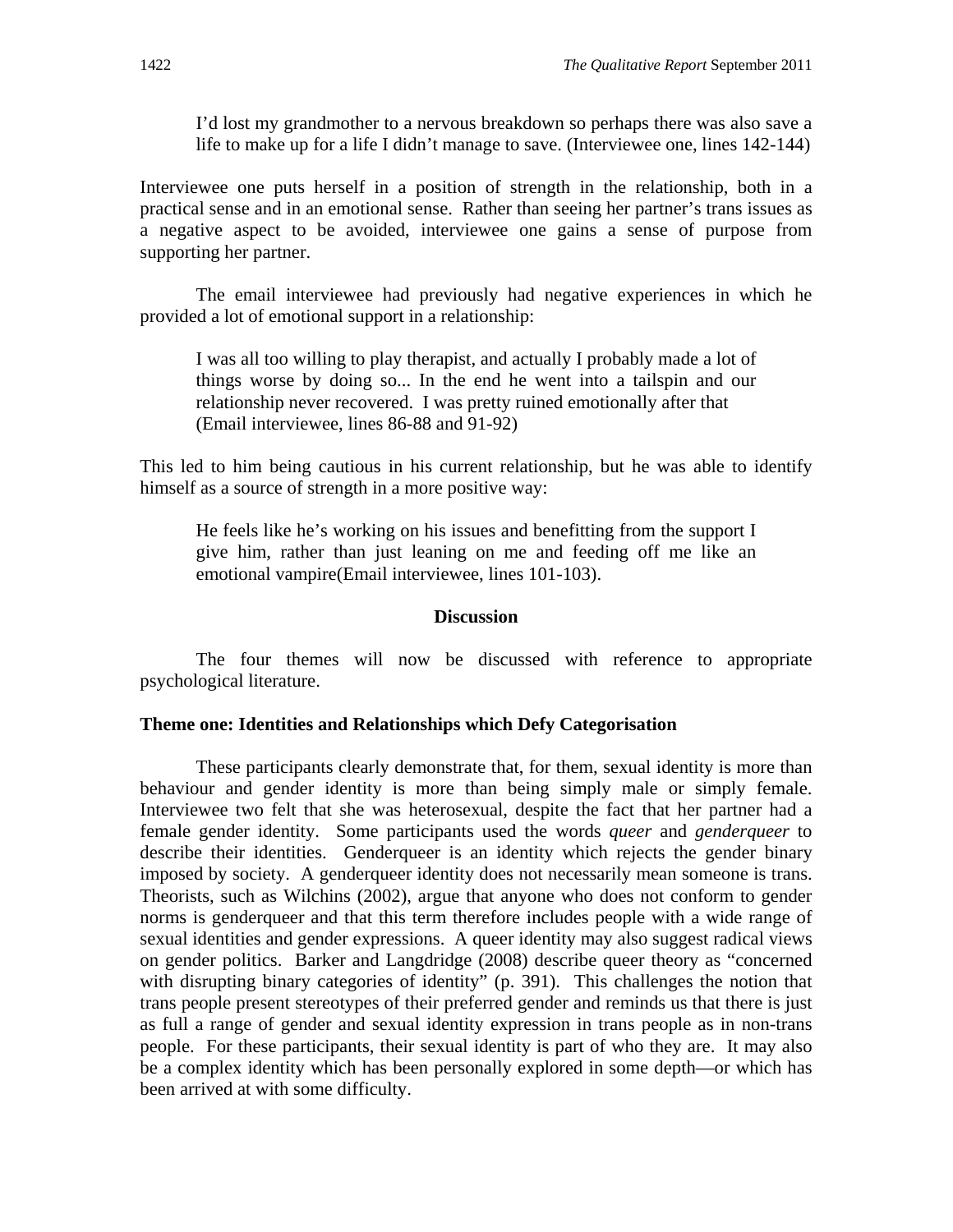Bolin's work with trans women (cited in Nataf, 1996) suggests that complex combinations of sexual and gender identities are not unusual in relationships with trans people:

Of my sample, only one person was exclusively heterosexual, three of the six exclusive lesbians were living with women who themselves were not self-identified as lesbian, one bisexual was living with a self-identified lesbian, and two male-to-female transsexuals were living with one another (cited in Nataf, 1996, p. 33).

It seems likely that the negotiations implied by interviewee four between the sexual and gender identities of partners take place in many relationships where a partner is trans.

It would be difficult to label any of these relationships for a study such as VanderLaan and Vasey's (2008) research into mate retention behaviour in heterosexual and homosexual relationships. These participants also counter the suggestion by Samons (2009) that every trans person must ask themselves "Exactly who is the opposite sex?" (p. 107). For some of these participants and their partners, the whole notion of an *opposite* sex is nonsensical. As well as the complex nature of gender and sexual identity, the status of the relationships involved is not restricted to married couples—the email interviewee was reluctant to define his relationship at all, whilst several other participants were in relationships without legal recognition. This brings up questions of what a relationship is and what kinds of relationships should be included in this type of research. Clearly traditional research including only married couples such as Buss and Barnes's (1986) study is not sufficiently inclusive to capture the full range of human relationships.

# **Theme Two: Getting Together—Attractive Traits and Mate Selection**

There were some surprising findings for this theme. For example interviewee one commented that she found her partner's scruffy clothes an attractive feature when they first met. This raises questions about the validity of studies such as Townsend and Levy's (1990) rating of photographs with different costumes denoting different socioeconomic statuses. For interviewee one who was interacting with a real person rather than looking at a photograph, not only did her potential mate's socio-economic status not matter, she even found the scruffy clothes an endearing trait.

Interestingly in view of human body odour studies such as Martins et al. (2005), interviewee one stated that her partner's smell was initially attractive to her. However, the smell was affected by hormone suppressors when her partner began receiving treatment. This issue might be relevant to studies investigating the effect of pheromones on attraction.

Interviewee four met her partner through a personal advertisement in a magazine. Compared to studies such as De Sousa Campos et al. (2002) research on personal advertisements, it seems that interviewee four was not looking for any of the traits that would be expected from an evolutionary theory standpoint—such as an older or taller partner. Interviewee four's description of her advert does not suggest any of the desperation implied by De Sousa Campos et al. (2002) adverts in which women offer youth, attractiveness and interest in sex in order to attract mates. It should be noted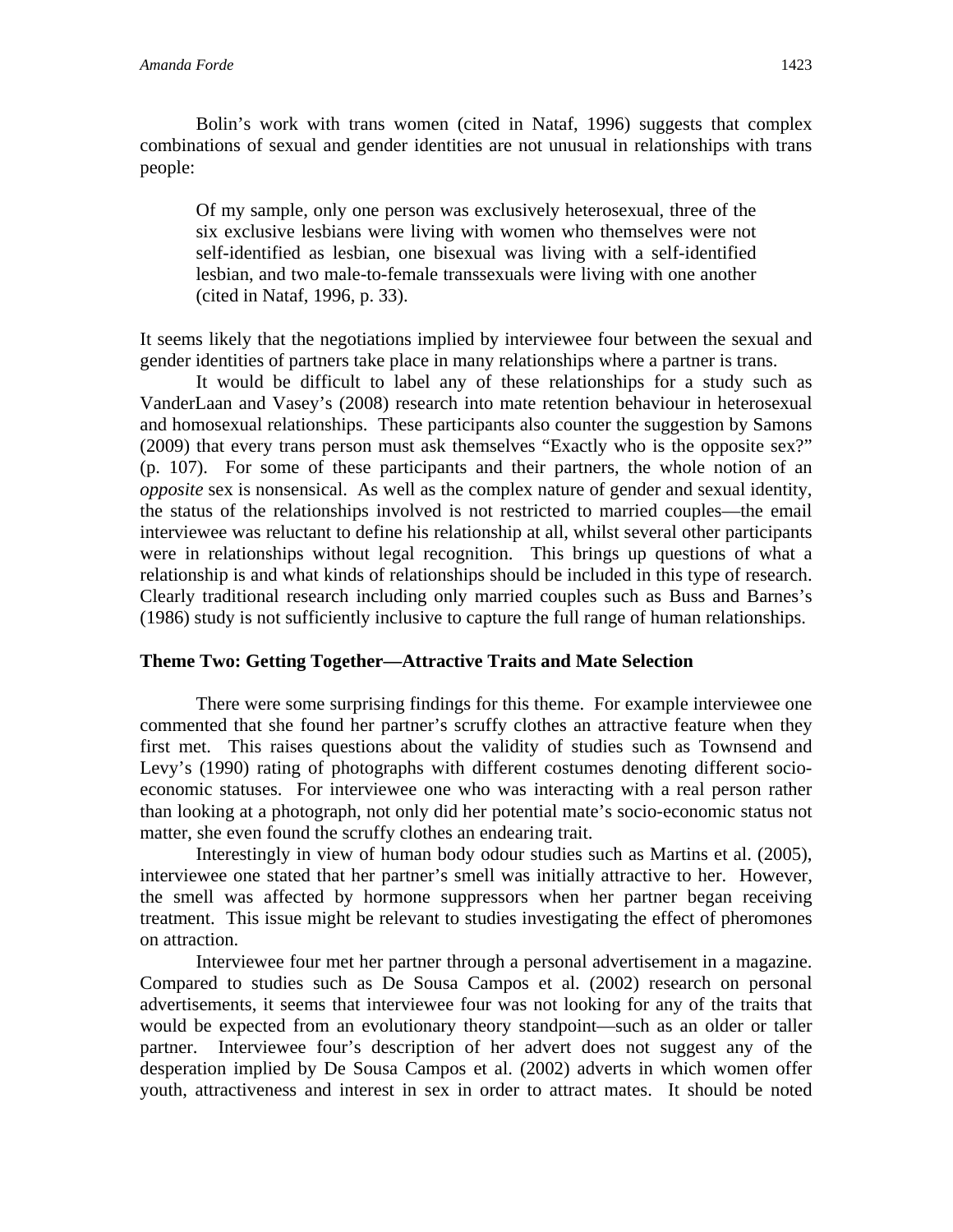however that interviewee four was a lesbian advertising in a lesbian magazine and might be expected to look for and offer different traits from a heterosexual woman.

## **Theme Three: The Impact of Past Romantic Relationships, Other Relationships and Life Changes**

The previous research discussed does not seem to take these elements into account, as mate preferences are treated as fairly fixed, based more on sex and perhaps sexuality than on an individual's life history. In light of the way participants in the current study reflected on their past relationships and sometimes made changes accordingly, this appears to be a serious omission brought about by quantitative research techniques which can only capture mate selection strategies at one moment in time.

Interviewee five's contribution is particularly interesting here; given the focus on procreation mate selection theory often takes. When she had a child, interviewee five found that her priorities for mate selection had changed. This is somewhat consistent with evolutionary theory, in that interviewee five was seeking a father who could provide a stable environment for her child. However, it is interesting that she did not feel this was important until after she had her child. She did not seek out a reliable and unselfish man for the genetic father, but she sought out a partner with these traits after the child was born. This is important in a society where many children are cared for by men who are not their genetic fathers.

### **Theme Four: The Self as a Source of Strength in the Relationship**

The need to successfully pass on one's genotype is at the root of evolutionary theories of mate selection. Theme four demonstrates the complex dynamics of a relationship, suggesting that mate selection for at least three of the participants was less about procreation and more about providing support to another adult. Reasons for being able to or wanting to provide the support varied between participants. Interviewee two sympathised with the "blurred gender" of her partner and felt that she was able to deal with a relationship with a trans person better than others might. Interviewee one willingly took on the role of provider and of emotional support in the relationship because she was career-ambitious and wanted to help someone she saw struggling. The email interviewee had previously identified a problematic tendency of his to take on a saviour role in a relationship. However, with his current partner he had managed to provide more positive and healthy support.

Despite these differences, ultimately all three participants saw themselves as a source of strength in their relationships. This may be an important factor in the longevity of relationships as a trans partner may endure distressing periods of gender dysphoria, various surgical procedures and social issues, therefore requiring significant support.

### **Conclusion**

In conclusion, the evolutionary theory of mate selection does not seem to be appropriate to explain the mate choices of the participants in this study. Although these results cannot be generalised to the wider population, the present author does believe that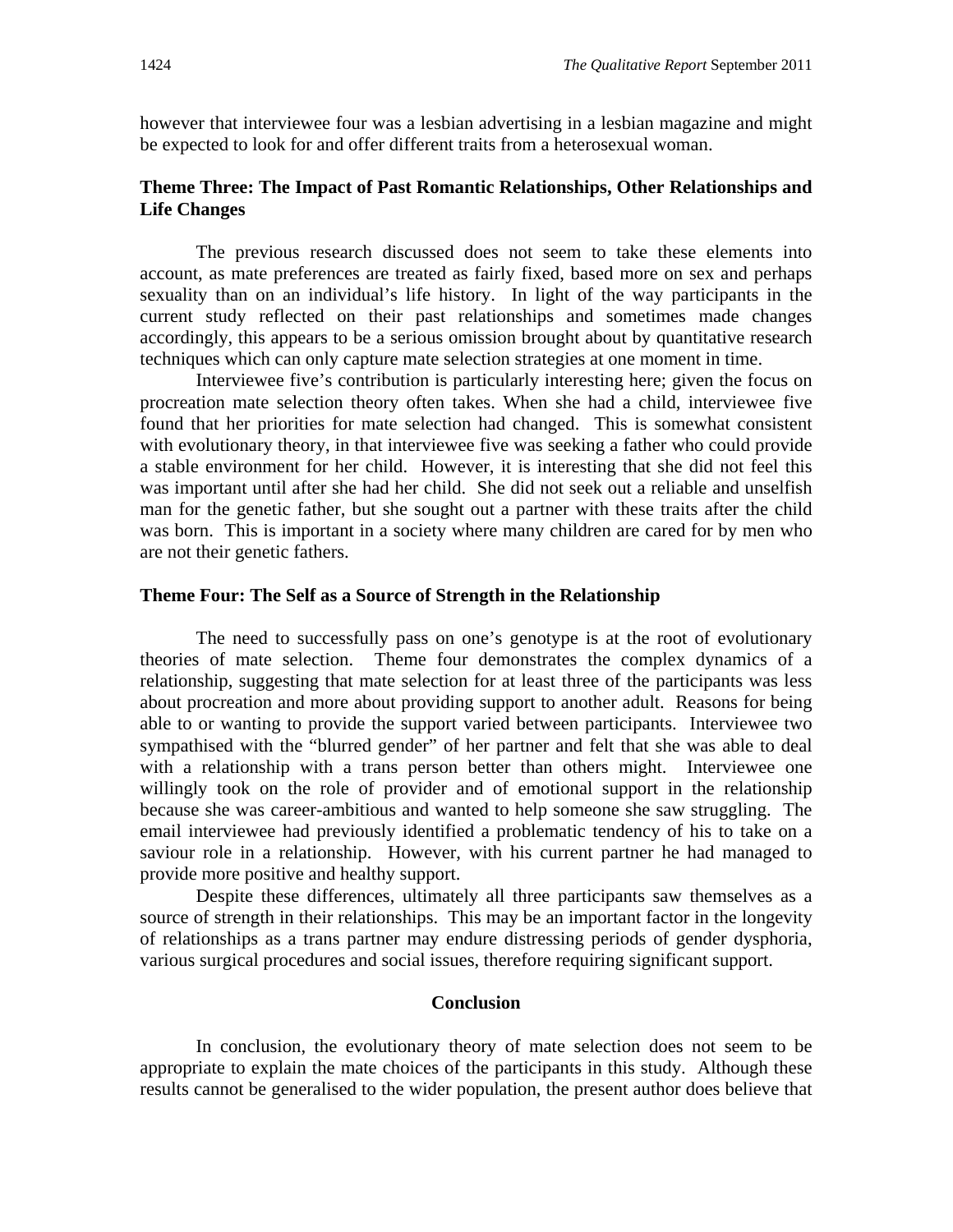they challenge the theory of sexual selection—which should be universal. Gender and sexual identity of the participants did not seem to be linked to any clear differences in mate selection. Instead there were some commonalities between all or most of the participants—while numerous other aspects were deeply individual. Evolutionary theory does have something to add to the explanation of mate selection. However, relationships cannot be taken out of context by focusing on simplistic distillations of attractiveness such as personal ads or vignettes. Participants' complex responses are not reducible to a simple list of traits that differ for men and women. Although these participants were in relationships which might seem unusual, they are surely not unique in searching for partners with intelligence, a sense of humour and ability to communicate. Perhaps if the participants from traditional quantitative research in this area were invited to take part in qualitative studies, we might find that they are not so different from the current participants after all.

## **Limitations and Suggestions for Further Research**

 This study used the fairly unusual method of interviewing over the internet. Whilst the experience of using instant messaging services for interviews was positive, there are some concerns with using this technology. The present author shares the concern of the participants and researchers in Hinchcliffe and Gavin's (2009) study that tone of voice and body language signals are lost from the interview process. Future researchers could consider using webcams to overcome this difficulty; however this may be detrimental to the perceived anonymity which seems to encourage people to participate in research.

On the other hand, using this method of interviewing has several advantages. Most importantly, it is a practical and convenient way to interview people all over the UK and internationally. It simply would not have been possible to interview all of these particular participants face-to-face. Telephone interviews would have been expensive to conduct with participants outside of the UK and require recording equipment. In addition, as the interviews are already in a typewritten form, time-consuming transcription is avoided. A particularly useful aspect for novice interviewers is that both instant messaging (IM) programmes let you know when your conversational partner is typing a message—reducing the likelihood of interrupting a participant before they have said all they wanted to say. Overall, the present author agrees with Hinchcliffe and Gavin's (2009) conclusion that "the substantial gains of online interviewing using IM outweighed the losses" (p. 333) and recommends this method as suitable for further research in this area.

There are some limitations to this study, mainly regarding the type of participant recruited. The method of recruitment reduced potential participants to those with internet access who joined communities for support or whose partners joined a support forum. Future researchers might consider recruiting participants at trans events or by advertising in gender identity clinics. Although an effort was made to achieve gender balance, only one male was recruited. This may be because fewer men are in relationships with trans people, or because men are less likely to join online communities for support with their relationships. Additionally men might have been less willing to discuss their relationships for the purpose of research or less willing to speak to a female researcher. Future studies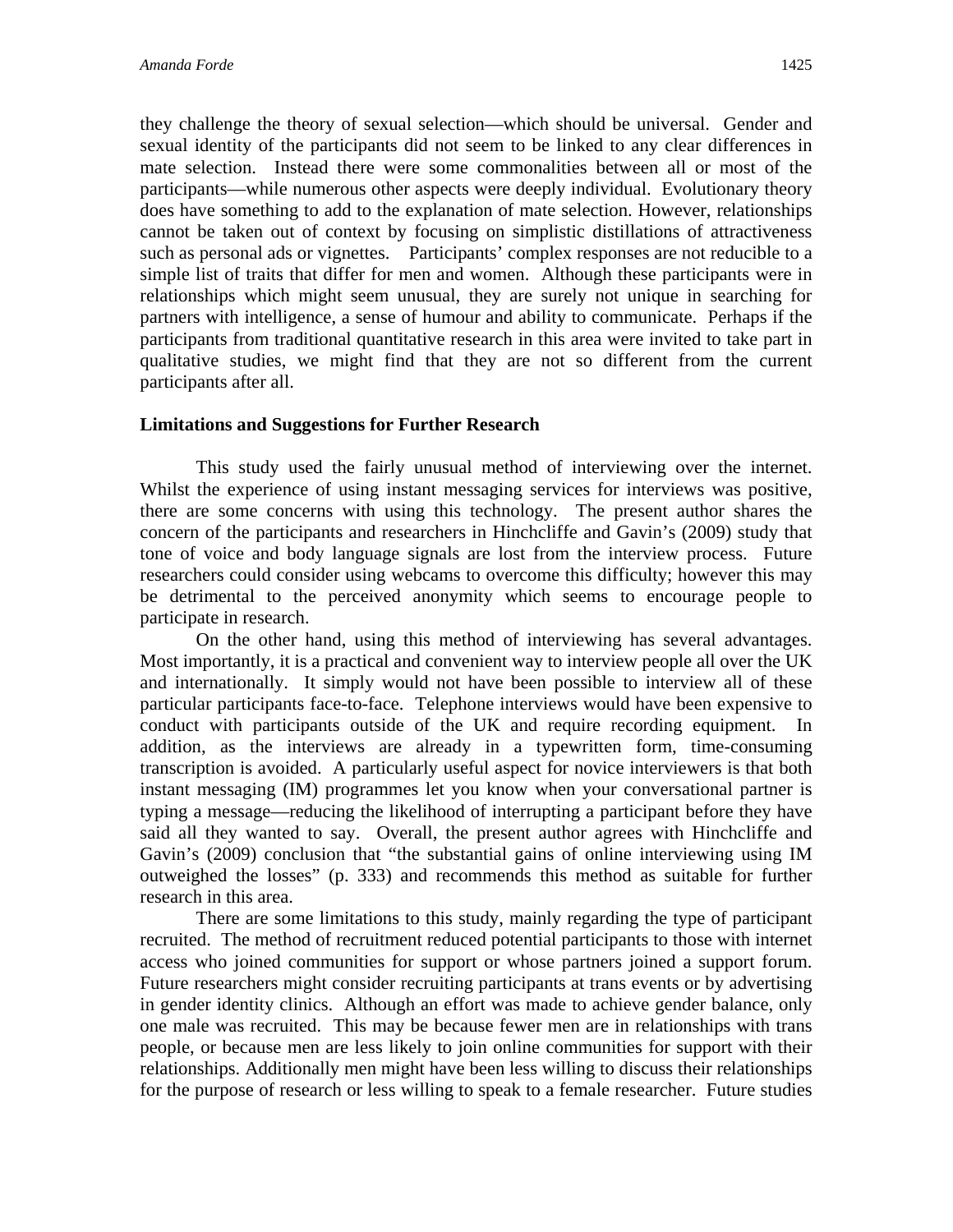should attempt to ensure sufficient men are included, perhaps by targeting support groups specifically for men or by using male interviewers.

Due to ethical concerns about interviewing trans people themselves, the current research did not include any relationships in which both partners were trans people. At least one trans person was keen to take part in the research and in fact was offended that trans people were being excluded. This person or another trans person could have made a valuable contribution to the study.

Unfortunately the wording of the plain language statement (Appendix C) might have selected for people who viewed their relationships as non traditional. Future studies with participants in this population should take care to keep language neutral in order to be as inclusive as possible.

Most importantly, the qualitative nature of this study unearthed data which varies widely from that of traditional quantitative research. The present author suggests that qualitative research be carried out with people who are not in relationships with trans people. People of all sexualities and in different types of relationships should have the opportunity to give in-depth responses regarding their mate selection behaviour.

### **References**

- Bailey, J., Gaulin, S., Agyei, Y., & Gladue, B. (1994). Effects of gender and sexual orientation on evolutionarily relevant aspects of human mating psychology. *Journal of Personality and Social Psychology, 66*(6), 1081-1093.
- Barker, M., & Langdridge, D. (2008). Bisexuality: Working with a silenced sexuality. *Feminism and Psychology 18*(3), 398-394.
- Blanchard, R., & Lippa, R. (2007). Birth order, sibling sex ratio, handedness, and sexual orientation of male and female participants in a BBC internet research project. *Archives of Sexual Behavior 36*(2), 163-176.
- Brookes, I. Ed. (2003). *The chambers dictionary*. Edinburgh, UK: Chambers Harrap.
- Bullough, V. (2000). Transgenderism and the concept of gender. *International Journal of Transgenderism, 4*(3). Retrieved from http://www.wpath.org/journal/www.iiav.nl/ezines/web/IJT/97- 03/numbers/symposion/bullough.htm
- Buss, D., & Barnes, M. (1986). Preferences in human mate selection. *Journal of Personality and Social Psychology, 50*(3), 559-570.
- Conway, L., (2003). An investigation into the publication of J. Michael Bailey's book on transsexualism by the National Academies [Review of the book *The man who would be queen,* by J. Michael Bailey]. Retrieved from http://ai.eecs.umich.edu/people/conway/TS/LynnsReviewOfBaileysBook.html
- Conway, L., & Kieltyka, A. (2004). Bailey, Cochran and Sailer on homosexuality and Eugenics. Retrieved from Retrieved from  $\sim$ http://ai.eecs.umich.edu/people/conway/TS/Bailey/HBES/Bailey%20on%20homo sexuality.htm
- Creager, C. (2005, July 7). New York Times promotes bisexual stereotypes in "Straight, Gay or Lying?" [Online forum comment] Retrieved from http://archive.glaad.org/action/write\_now\_detail.php?id=3827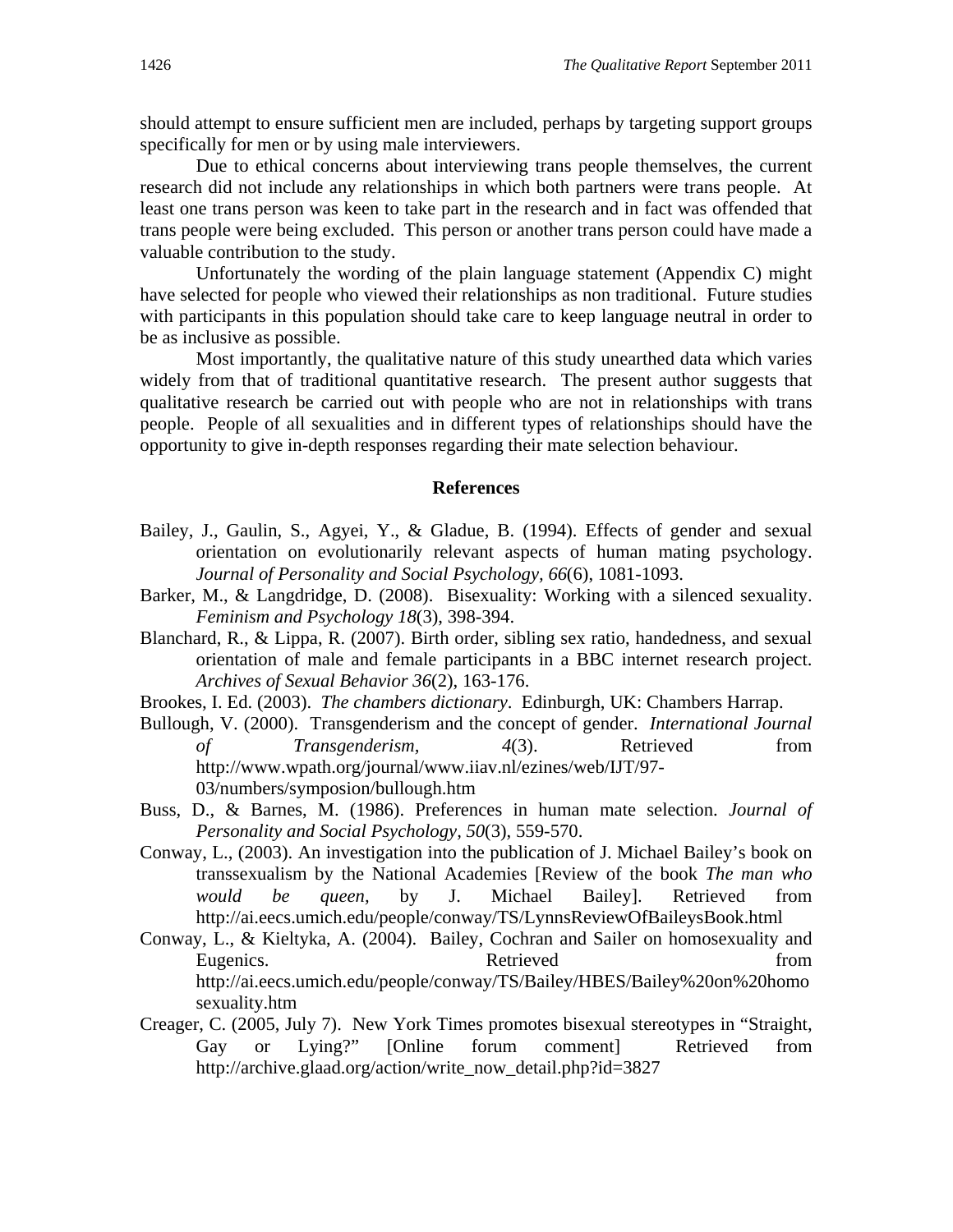- De Sousa Campos, L., Otta, E., & de Oliveira Siqueira, J. (2002). Sex differences in mate selection strategies: Content analyses and reponses to personal advertisements in Brazil. *Journal of Evolution and Human Behaviour*, *23*(5), 395-406.
- Erhardt, V. (2007). *Head over heels: Wives who stay with cross-dressers and transsexuals.* New York, NY: Haworth Press.
- Ettner, R. (2007). Transsexual couples: A qualitative evaluation of atypical partner preferences. *International Journal of Transgenderism, 10*(2)*,* 109-116.
- Google (2011). Google talk beta [Software]. Retrieved from http://www.google.com/talk/
- Hinchcliffe, V., & Gavin, H. (2009). Social and virtual networks: Evaluating synchronous online interviewing using instant messenger. *The Qualitative Report, 14*(2), 318-340.
- James, A. (2003). Harry Benjamin international gender dysphoria association. [Letter protest on the book *The man who would be queen*, by J. Michael Bailey] Retrieved from http://www.tsroadmap.com/info/hbigda.html
- Kins, E., Hoebeke, P., Heylens, G., Rubens, R., & De Cuypere, G. (2008). The female-tomale transsexual and his female partner versus the traditional couple: A comparison. *Journal of Sex & Marital Therapy, 34*(5), 429-438.
- Langdridge, D. (2007). *Phenomenological psychology: Theory, research and method.* Essex, UK: Pearson Education Limited.
- Lippa, R. (2007). The preferred traits of mates in a cross-national study of heterosexual and homosexual men and women: An examination of biological and cultural influences. *Archives of Sexual Behaviour, 36*(2), 193-208.
- Martins, Y., Preti, G., Crabtree, C., Runyan, T., Vainius, A., & Wysocki, C. (2005). Preference for human body odors is influenced by gender and sexual orientation. *Psychological Science, 16*(9), 694-701.
- Microsoft (2011). Windows live messenger [software]. Retrieved from http://explore.live.com/windows-live-essentials?os=winxp
- Nataf, Z. (1996). *Lesbians talk transgender.* London, UK: Scarlet Press.
- Roughgarden, J. (2004). *Evolution's rainbow: Diversity, gender and sexuality in nature and people.* London, UK: University of California Press Ltd.
- Samons, S. L. (2009). *When the opposite sex isn't: Sexual orientation in male-to-female transgender people.* New York, NY: Routledge.
- Schmitt, D. (2006). Sexual strategies across sexual orientations: How personality traits and culture relate to sociosexuality among gays, lesbians, bisexuals and heterosexuals. *Journal of Psychology & Human Sexuality, 18*(2-3), 183-214.
- Smith, J. (2003). *Qualitative psychology: A practical guide to research methods.*. London, UK: SAGE.
- Townsend, J., & Levy, G. (1990). Effects of potential partners' costume and physical attractiveness on sexuality and partner selection. *The Journal of Psycholog*y *Interdisciplinary and Applied, 124*(4)*,* 371-389.
- VanderLaan, D., & Vasey, P. (2008). Mate retention behavior of men and women in heterosexual and homosexual relationships. *Archives of Sexual Behaviour, 37*(4), 572-585.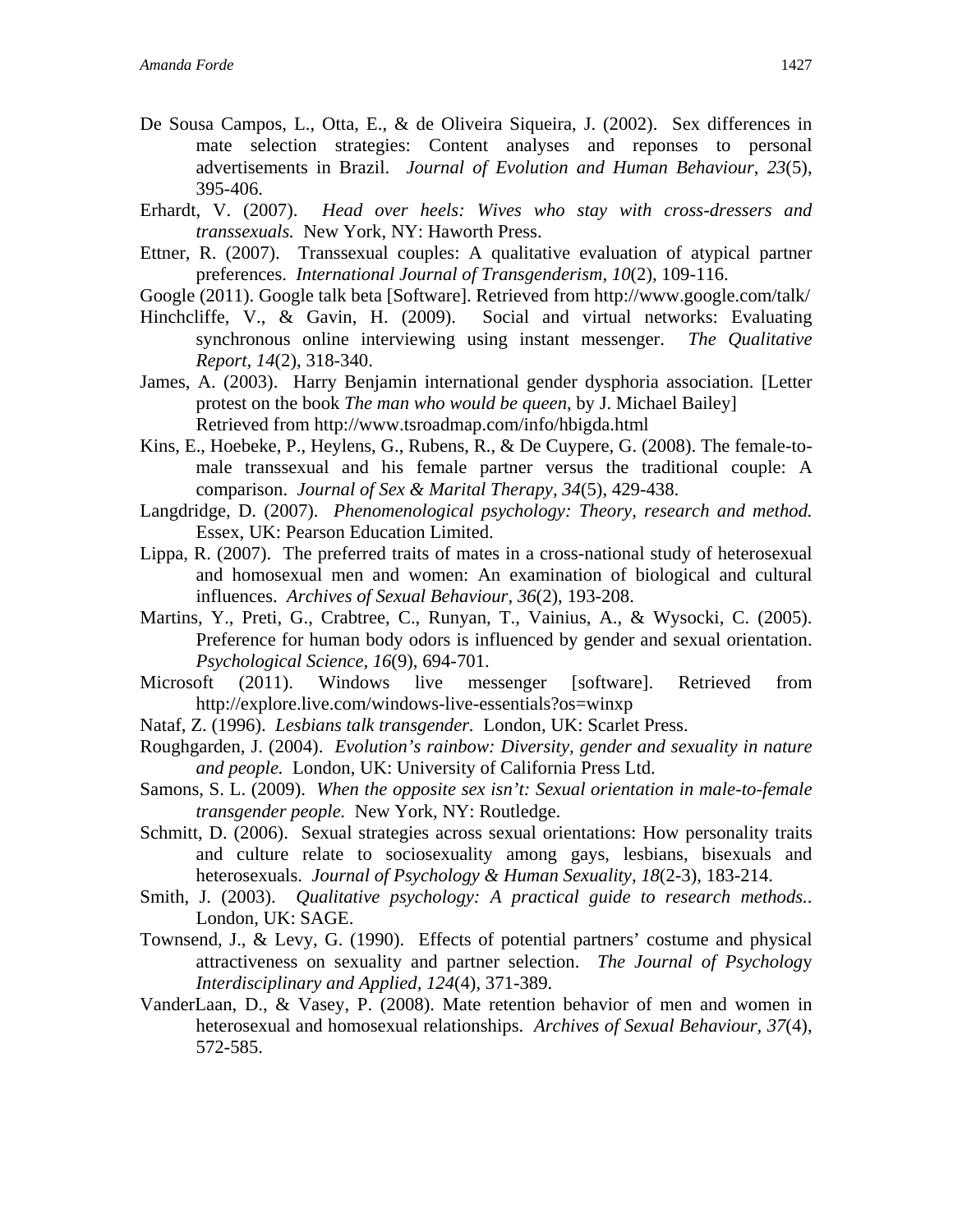- Wilchins, R. (2002). It's Your Gender, Stupid. In J. Nestle, C. Howell, & R. Wilchins (Eds.), *Genderqueer: Voices from beyond the sexual binary* (pp. 23-32). Los Angeles, CA: Alyson Books.
- Wood, D., & Brumbaugh, C. (2009). Using revealed mate preferences to evaluate market force and differential preference explanations for mate selection. *Journal of Personality and Social Psychology, 96*(6), 1226-1244.

# **Appendix A**

# Semi- Structured Interview Questions

# **Background:**

How would you describe yourself in terms of your gender identity and sexuality?

How would you describe your partner in terms of his/her/hir gender identity and sexuality?

How did you and your partner meet?

# **Initial attraction:**

What is important to you when you think about choosing a partner?

What features, physical or otherwise, attracted you to your current partner when you first met?

# **Comparison with previous relationships:**

Do you think this is different to what attracts you to other people or to what attracted you to previous partners?

# **Has anything changed?**

Do you feel that the initial features which attracted you to your partner have changed, and if so, in what ways?

Are different characteristics important when it comes to maintaining a relationship?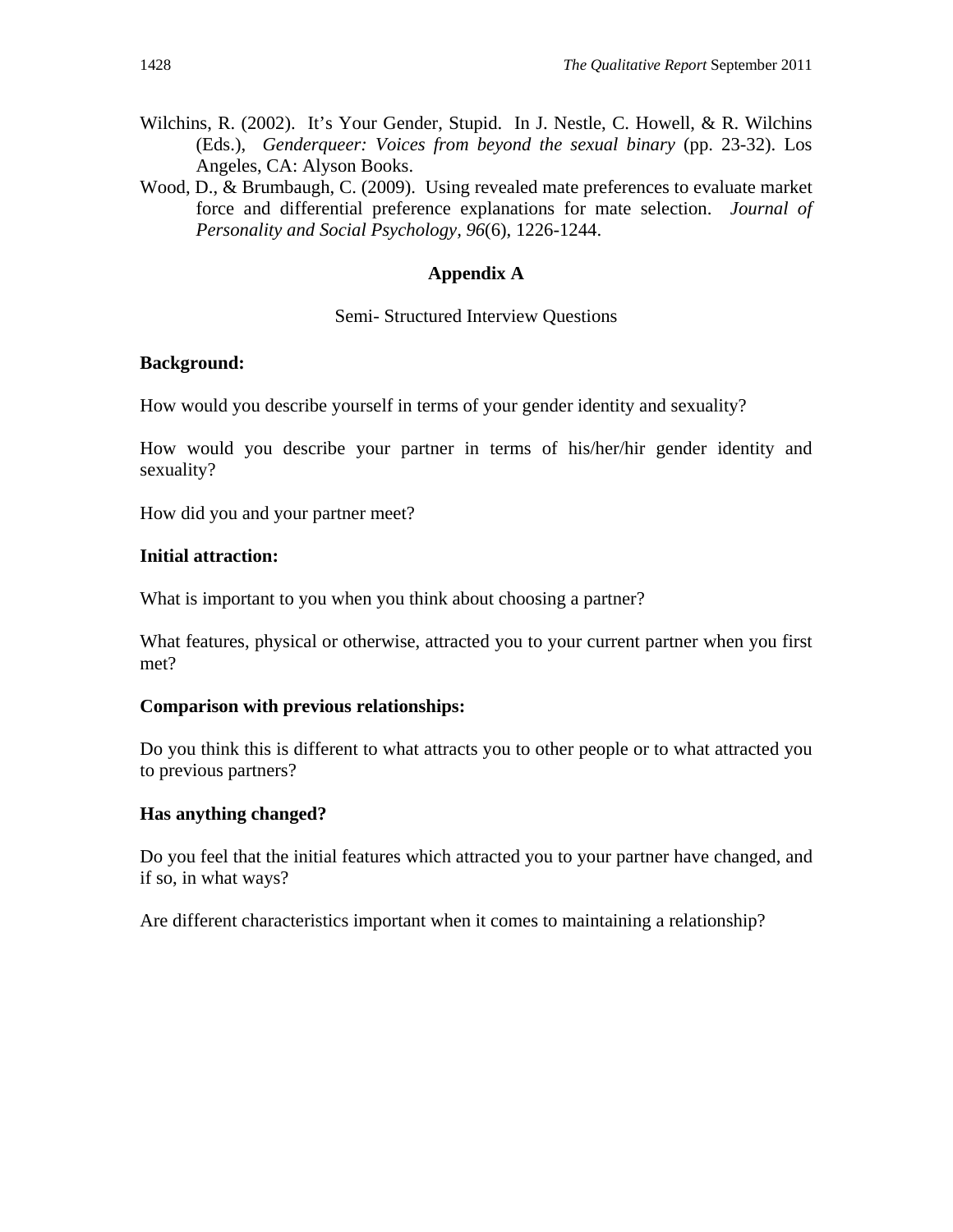# **Appendix B**

# Table of Themes in Full

| 1. Identities and relationships which defy categorization  |                                                   |  |
|------------------------------------------------------------|---------------------------------------------------|--|
| Complex (sexual) identity of self                          | $3.53-54$ 'I'd describe my                        |  |
|                                                            | gender/sexuality as kind of glittery and          |  |
|                                                            | faggy, and I like to date girls who look          |  |
|                                                            | like boys who look like girls'                    |  |
| Seemingly less complex identity of<br>self                 | 2.37 'Female. Basically hetero'                   |  |
|                                                            | $2.110-111$ <i>T</i> also seem to be attracted to |  |
| Complex gender identity of partners                        | men who have a feminine side'                     |  |
| New/changing gender of partner                             | 4.130 'I expected his new gender would            |  |
|                                                            | turn me off physically and sexually'              |  |
| Seemingly paradoxical relationships                        | 4.44 'I am a lesbian who is involved              |  |
|                                                            | with a FTM transman'                              |  |
| Undefined relationship                                     | e.12 'I should say that he and I don't            |  |
|                                                            | really describe ourselves as partners'            |  |
| Gender and society                                         | 1.200-202 'it really challenged society'          |  |
| The gender binary                                          | 1.198 'the world demands a gender                 |  |
|                                                            | binary'                                           |  |
| 2. Getting together - attractive traits and mate selection |                                                   |  |
| Met in real life                                           | 5.59 'We were both at Michigan                    |  |
|                                                            | Womans Music Festival'                            |  |
| Met online                                                 | e.27-28 'We met first on a community              |  |
|                                                            | for queer and trans people on [website            |  |
|                                                            | name]'                                            |  |
| Initial attraction                                         | 2.59 'Yes we were attracted'                      |  |
| Advertisement                                              | 4.58-59 'he answered the one and only             |  |
|                                                            | ad I have ever placed!'                           |  |
| Gradual attraction                                         | 4.62 'Eventually the friendship evolved           |  |
|                                                            | sleeping together'                                |  |
| Got to know each other                                     | 1.83 'we got to know each other for               |  |
|                                                            | quite a while before I fell for her'              |  |
| Suppressed attraction                                      | 5.86-87 'If there was initial sexual              |  |
|                                                            | attraction on my part, it was kind of             |  |
|                                                            | sublimated for a couple of months'                |  |
| Intimidated/scared and attracted                           | 3.111 'I was more intimidated but still           |  |
|                                                            | attracted to her'                                 |  |
| Lacking wealth and status                                  | 1.127 'totally without hope of a job in           |  |
|                                                            | the foreseeable future'                           |  |
| Attractive traits                                          | 3.99 'intelligence, musicality'                   |  |
| Traits not changed over time                               | 4.122 'I think these initially attractive         |  |
|                                                            | features have held pretty firm over the           |  |
|                                                            | time'                                             |  |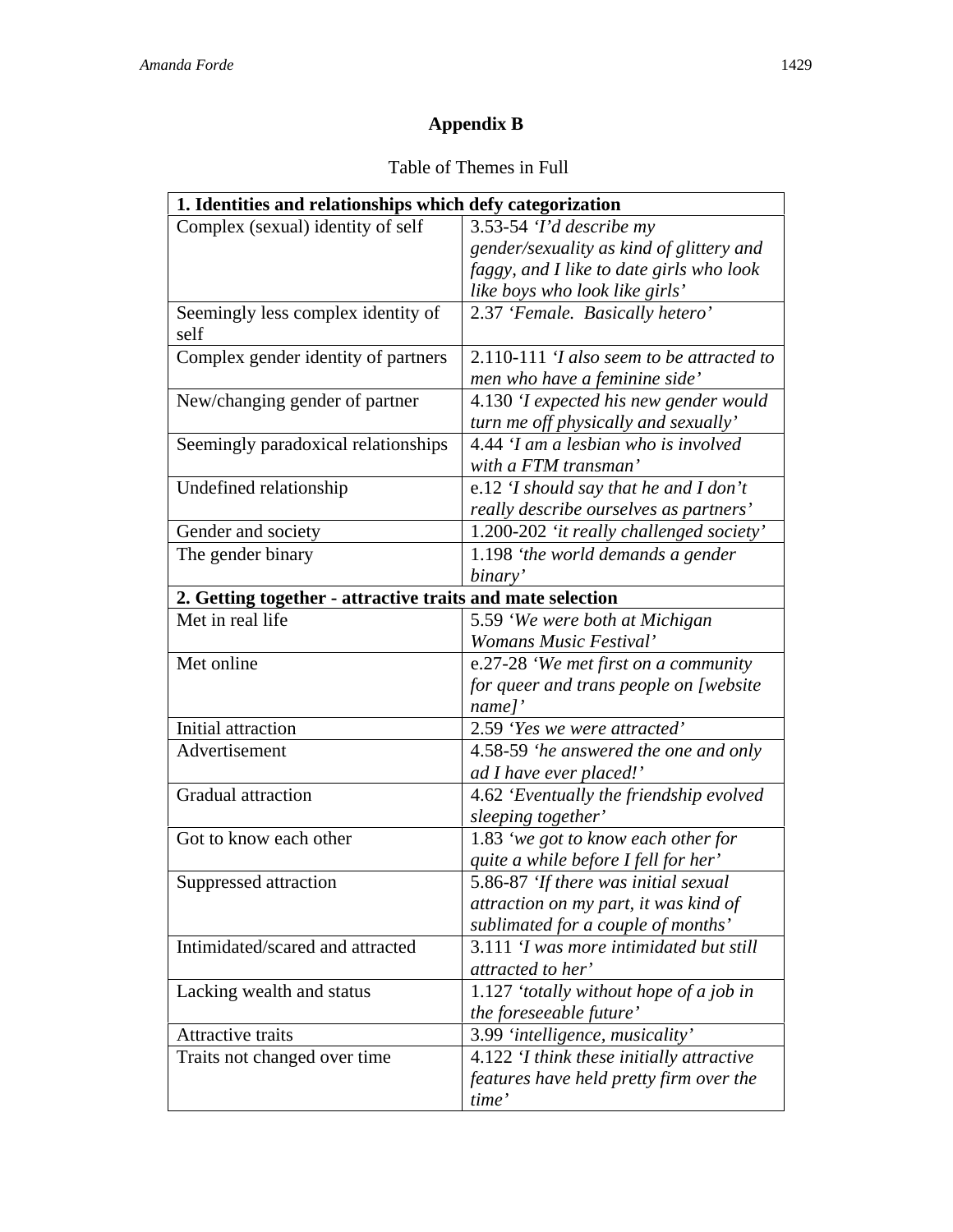| Pattern/no pattern to mate selection                    | 5.101-102 'when I think about it, they're                                  |  |
|---------------------------------------------------------|----------------------------------------------------------------------------|--|
|                                                         | all pretty different'                                                      |  |
| Attraction introspection                                | e.35 'That's kind of something I'm                                         |  |
|                                                         | working on right now'                                                      |  |
| Communication                                           | e.113 'comfortable talking about it with                                   |  |
|                                                         | me'                                                                        |  |
|                                                         | 3. The impact of past romantic relationships, other relationships and life |  |
| changes                                                 |                                                                            |  |
| <b>Past Relationships</b>                               | 3.140 'most people I've dated in the                                       |  |
|                                                         | past'                                                                      |  |
| Introspection into relationships                        | e.59 'I have a history of being attracted                                  |  |
|                                                         | to people with problems in their lives'                                    |  |
| Patterns in relationships                               | $1.101$ 'Similar'                                                          |  |
| Support                                                 | e.85-86 'We both supported each other'                                     |  |
| <b>Emotionally damaged</b>                              | e.91-92 'I was pretty ruined emotionally                                   |  |
|                                                         | after that'                                                                |  |
| Poor self esteem                                        | e.105-16 'a trans guy who had very                                         |  |
|                                                         | poor self-esteem'                                                          |  |
| Outside opinions                                        | 4.82 'partly to placate friends'                                           |  |
| <b>Trust</b>                                            | 2.86 'so I find it hard to trust people'                                   |  |
| Gender                                                  | 2.86 'especially women'                                                    |  |
| Life change leading to preference                       | 5.114-115 'Once I had a kid, it was less                                   |  |
| change                                                  | important than the fact that he's pretty                                   |  |
|                                                         | unreliable'                                                                |  |
| 4. The self as a source of strength in the relationship |                                                                            |  |
| I could cope                                            | 2.149 'if anyone could cope with it, I                                     |  |
|                                                         | could'                                                                     |  |
| Self as provider                                        | 1.197 'career-ambitious'                                                   |  |
| <b>Breadwinner</b>                                      | 1.140 'I was going to earn the money'                                      |  |
| Saviour                                                 | 1.143 'save a life'                                                        |  |
| Healthy relationship                                    | e.102 'benefitting from the support I                                      |  |
|                                                         | give him'                                                                  |  |
| $3.53$ = interview 3, line 53<br>Key:                   |                                                                            |  |
| $e.12$ = email interview, line 12                       |                                                                            |  |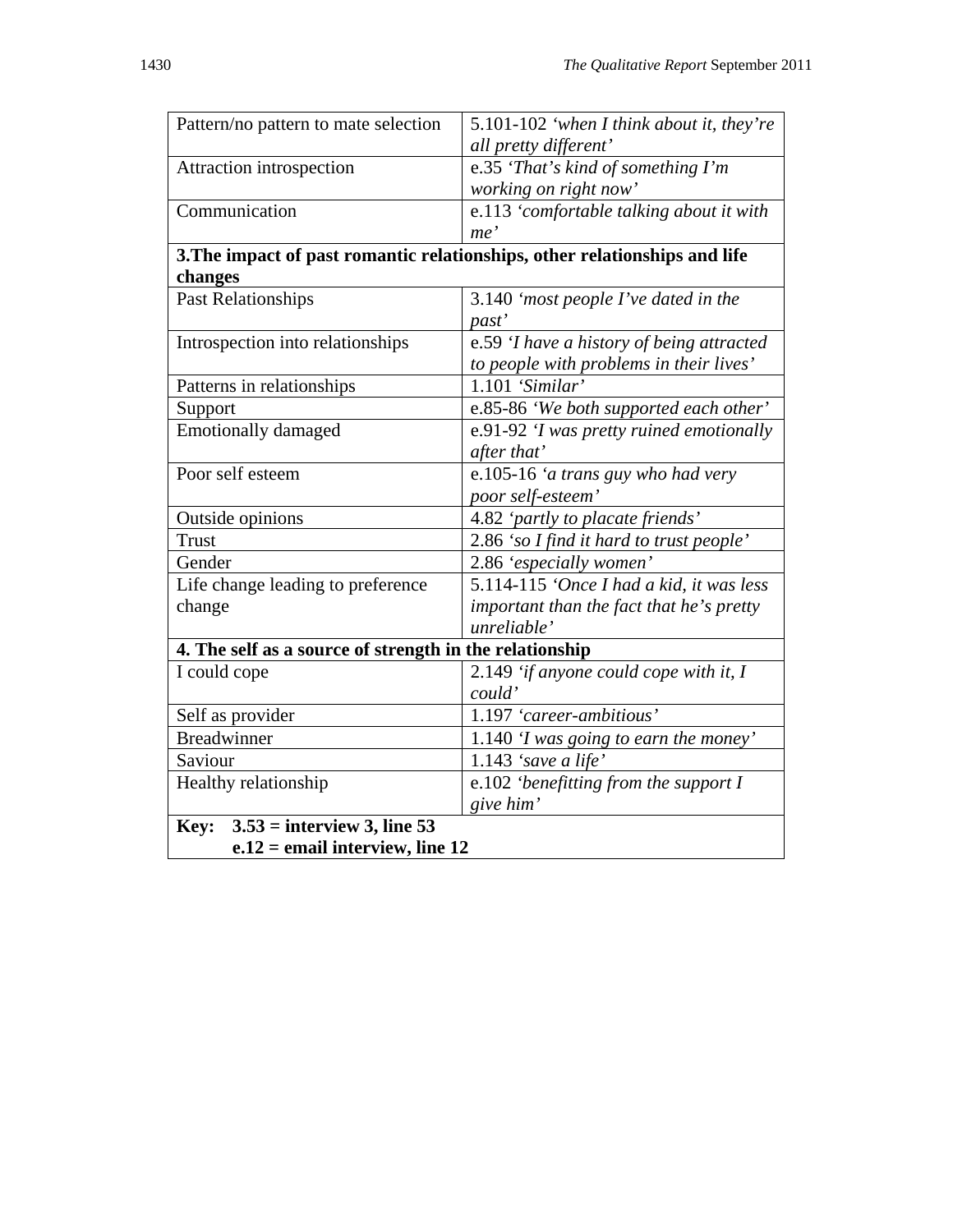# **Appendix C**

## Plain Language Statement



The University of Glasgow, charity number SC004401

#### Plain Language Statement

1. Study title and Researcher Details

Title of Project: Can the evolutionary theory of mate selection be applied to partners of transgendered people and how is this mediated by sexuality and gender identity? A qualitative study.

|                     | Name of Researcher: Amanda Forde, postgraduate student |
|---------------------|--------------------------------------------------------|
|                     | Email Address: 0107736f@student.gla.ac.uk              |
| University:         | University of Glasgow                                  |
| Department:         | Department of Educational Studies                      |
| Supervisor:         | <b>Wendy Dow</b>                                       |
| Supervisor's email: | w.dow@educ.gla.ac.uk                                   |
| Degree:             | MSc in Psychological Studies                           |

#### 2. Invitation paragraph

You are being invited to take part in a research study. Before you decide whether to take part, it is important for you to understand why the research is being done and what it will involve. Please take time to read the following information carefully and discuss it with others if you wish. Ask us if there is anything that is not clear or if you would like more information on any aspect of the research.

Thank you for reading this.

3. What is the purpose of the study?

This study aims to find out more about how people choose their partners – known as mate selection. Evolutionary theories of mate selection suggest that humans choose their partners on the basis of certain characteristics which give us the best chance of having healthy children and ensure that our children are provided for.

Most research has focused on the mate selection of people in traditional and/or heterosexual relationships. This particular study is interested in how and why people with transgendered partners choose/chose their partners. The research will also investigate whether the sexuality and gender identity of each person in the relationship has an effect on the mate selection.

The research will be taking place from May to July 2009.

#### 4. Why have I been chosen?

You have been chosen to take part in this research because you currently have a partner who is transgendered. A maximum of six people will take part in this research.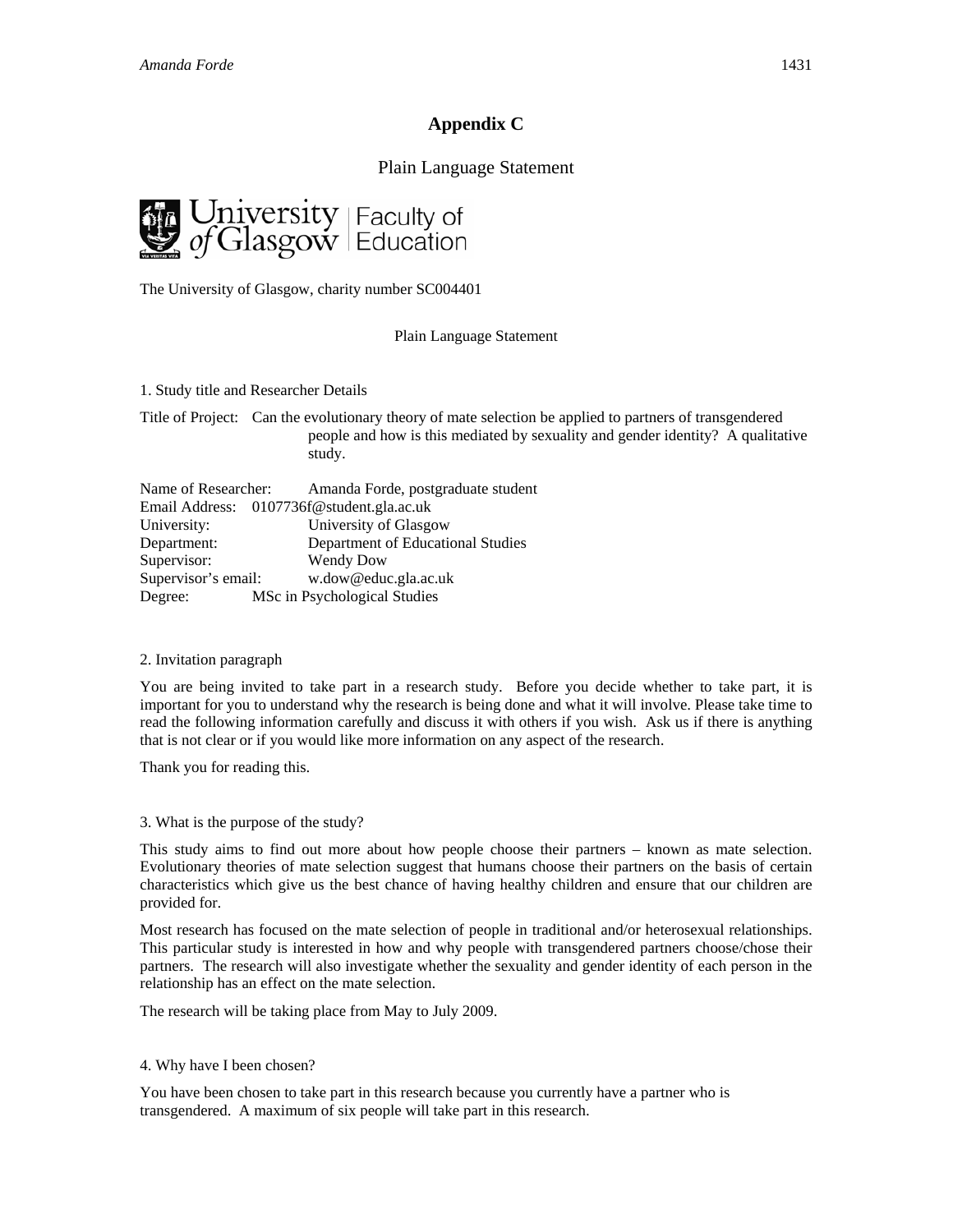#### 5. Do I have to take part?

Participation in this research is entirely voluntary. It is up to you to decide whether or not to take part. If you do decide to take part, you are still free to withdraw at any time and without giving a reason.

6. What will happen to me if I take part?

The research will be conducted from May to July this year. If you decide to take part, you will be interviewed through an online private messaging service. The interview will be arranged at a time convenient to you and will take up to one hour. I would ask that you be in a room free from distractions during the interview, if possible. The interview will focus on how and why you chose your current partner, rather than any details about your partner's transition. If at any time during the interview you become upset or do not wish to answer a particular question, please let me know. Hopefully you will feel that the interview gives you a voice and the opportunity to speak about your own experiences. After your interview, no further involvement is required; however you should feel free to contact me at any time if you have questions about the research.

#### 7. Will my taking part in this study be kept confidential?

All information which is collected about you during the course of the research will be kept strictly confidential. You will be identified by an ID number and any information about you will have your name and address removed so that you cannot be recognised from it.

8. What will happen to the results of the research study?

The results will be available at the Faculty of Education, St Andrew's Building at University of Glasgow after 16 July 2009. If requested, a copy can be sent directly to you from the researcher.

9. Who has reviewed the study?

This project has been reviewed by the Faculty of Education Ethics Committee.

10. Contact for Further Information

Name of Researcher: Amanda Forde Email Address: 0107736f@student.gla.ac.uk

If you have any concerns regarding the conduct of this research project you can contact the Faculty of Education Ethics Officer: Dr Georgina Wardle at g.wardle@educ.gla.ac.uk

Thank you for reading.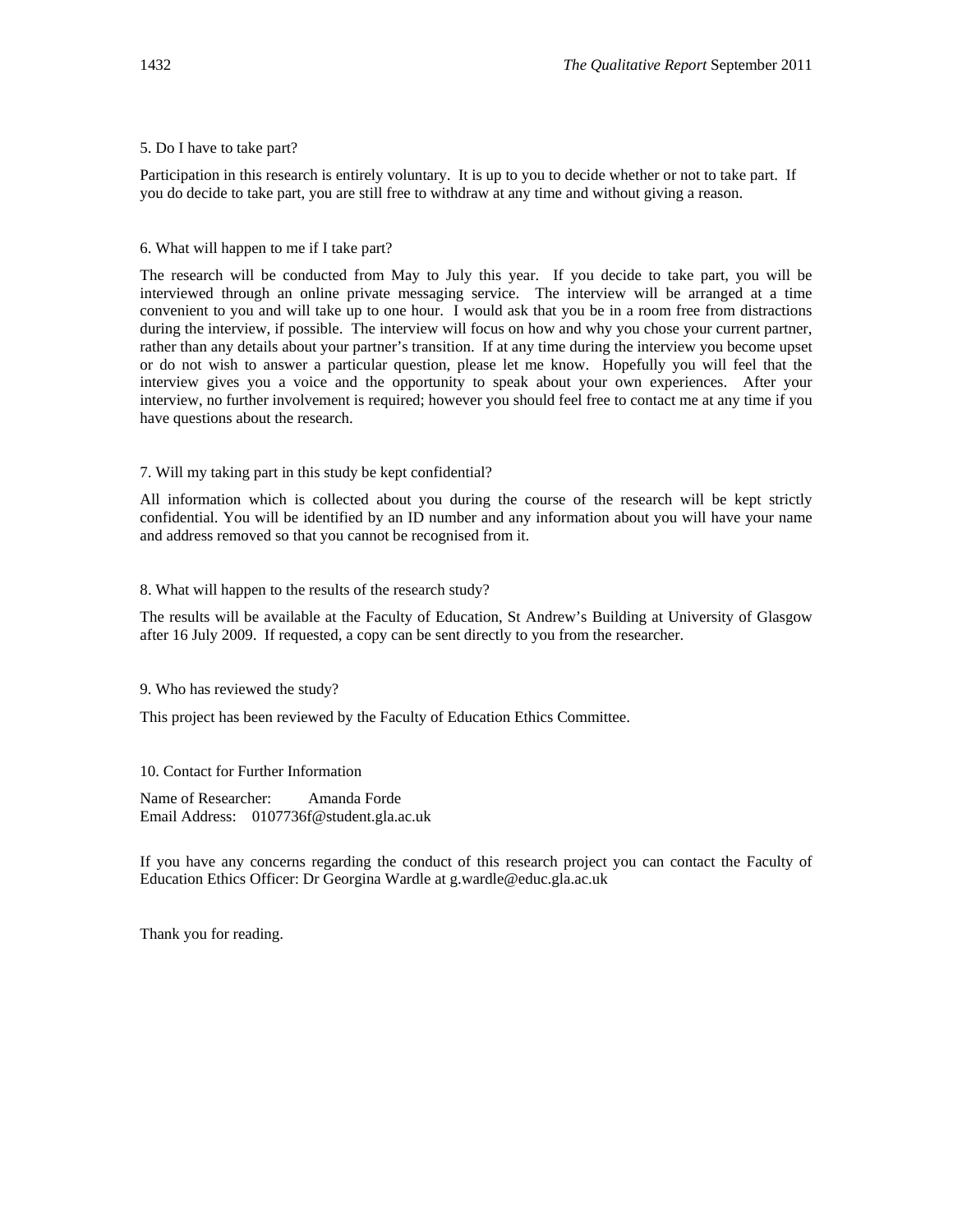# **Appendix D**

## Consent Form



The University of Glasgow, charity number SC004401

#### Consent Form

Title of Project: Can the evolutionary theory of mate selection be applied to partners of transgendered people, and how is this mediated by sexuality and gender identity? A qualitative study.

Name of Researcher: Amanda Forde

- 1. I confirm that I have read and understand the Plain Language Statement for the above study and have had the opportunity to ask questions.
- 2. I understand that my participation is voluntary and that I am free to withdraw at any time, without giving any reason.
- 3. I understand that my interview will be saved in electronic form and printed out for the researcher's use.
- 4. I understand that no one will be able to identify me by reading the final report of the research.
- 5. I agree / do not agree (delete as applicable) to take part in the above study.

| Name of Participant | Date | Signature |
|---------------------|------|-----------|
| Researcher          | Date | Signature |

## **Author Note**

Amanda Forde graduated with distinction in MSc Psychological Studies from the University of Glasgow, Scotland. She also has an MA in English Language from the University of Glasgow. She is currently seeking work experience in the mental health field with a view to training in Clinical Psychology. Amanda is the Families Administrator on the support forum for trans people at www.transgenderzone.com - a popular destination for chat, advice, health information, news and research for the transgender community. She is also a moderator at Depend - an organisation offering